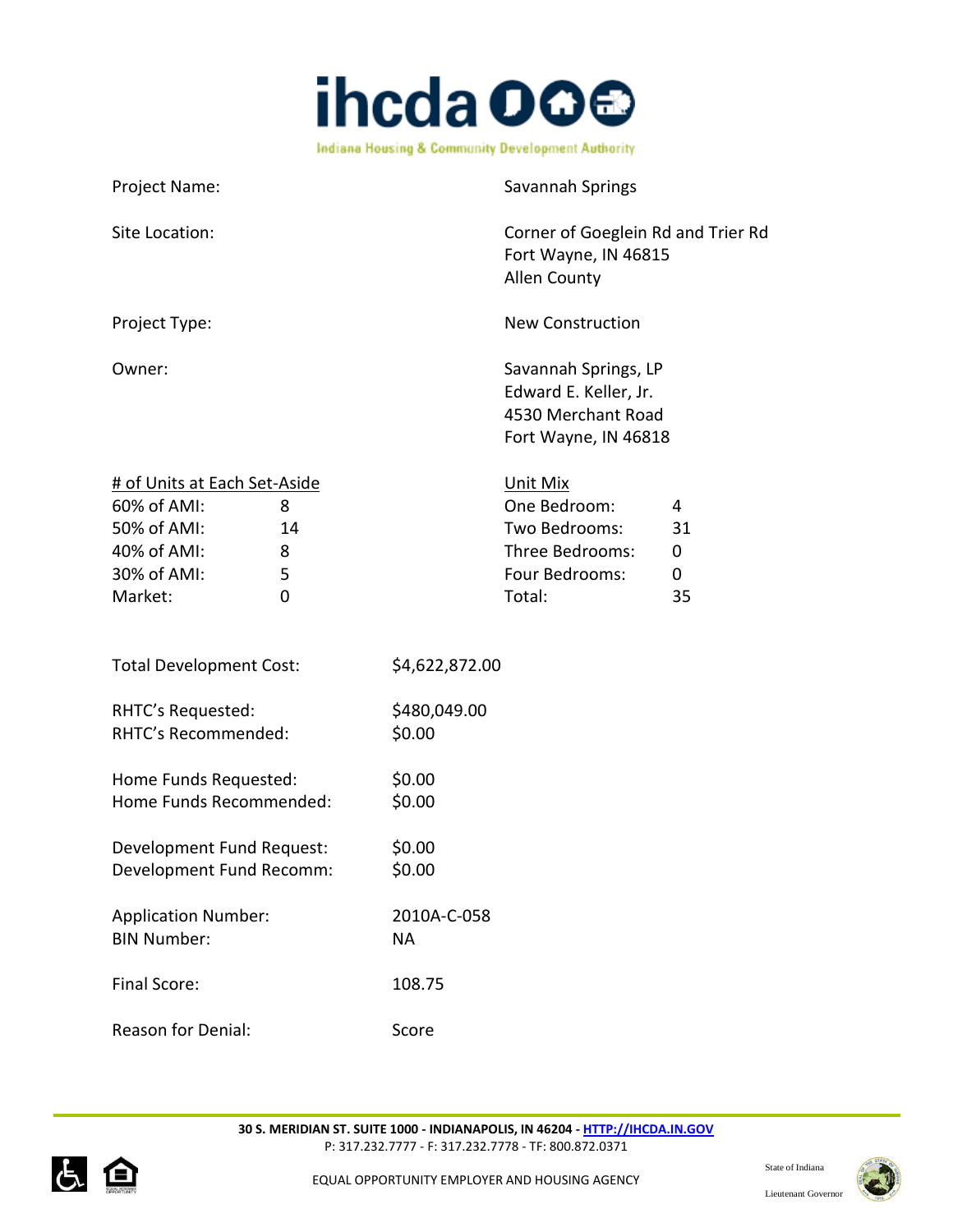

Project Name: Sandstone Pointe Site Location: The Contract of the Contract of the Contract of T401 St. Joe Road Fort Wayne, IN 46835 Allen County Project Type: New Construction Owner: Sandstone Pointe, LP R. Douglas Sylvester 250 W. 103rd Street Indianapolis, IN 46290 # of Units at Each Set-Aside Unit Mix 60% of AMI: 19 One Bedroom: 46 50% of AMI: 19 Two Bedrooms: 20 40% of AMI: 16 Three Bedrooms: 0 30% of AMI: 12 12 Four Bedrooms: 0 Market: 0 Total: 66 Total Development Cost: \$8,108,752.00 RHTC's Requested: \$800,000.00 RHTC's Recommended: \$0.00 Home Funds Requested: \$0.00 Home Funds Recommended: \$0.00 Development Fund Request: \$500,000.00 Development Fund Recomm: \$0.00 Application Number: 2010A-C-057 BIN Number: NA Final Score: 108.5 Reason For Denial: Score



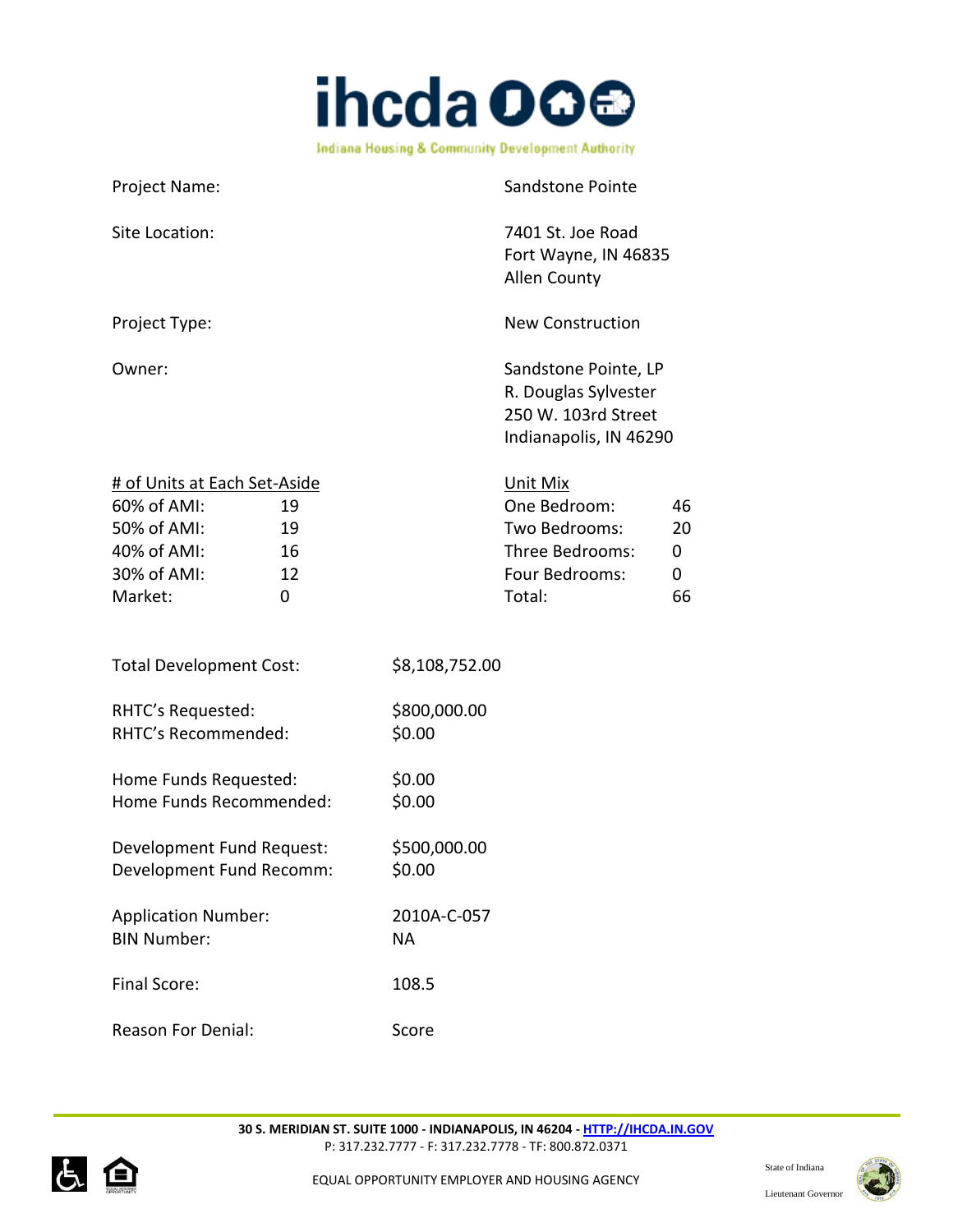

| Project Name:                                                                                                                    | <b>Parkview Terrace</b>                                                                                                |
|----------------------------------------------------------------------------------------------------------------------------------|------------------------------------------------------------------------------------------------------------------------|
| Site Location:                                                                                                                   | 602 East 13th Street<br>Mishawaka, IN 46544<br>St. Joseph County                                                       |
| Project Type:                                                                                                                    | <b>Aquisition Rehab</b>                                                                                                |
| Owner:                                                                                                                           | Parkview Terrace Apartments LP<br>Jeffrey C. Rappin<br>566 W. lake, Suite 400<br>Chicago, IL 60611                     |
| # of Units at Each Set-Aside<br>60% of AMI:<br>32<br>50% of AMI:<br>28<br>40% of AMI:<br>24<br>30% of AMI:<br>24<br>Market:<br>0 | Unit Mix<br>One Bedroom:<br>36<br>Two Bedrooms:<br>54<br>Three Bedrooms:<br>18<br>Four Bedrooms:<br>0<br>Total:<br>108 |
| <b>Total Development Cost:</b>                                                                                                   | \$9,180,921.00                                                                                                         |
| RHTC's Requested:<br>RHTC's Recommended:                                                                                         | \$800,000.00<br>\$0.00                                                                                                 |
| Home Funds Requested:<br>Home Funds Recommended:                                                                                 | \$0.00<br>\$0.00                                                                                                       |
| Development Fund Request:<br>Development Fund Recomm:                                                                            | \$350,000.00<br>\$0.00                                                                                                 |
| <b>Application Number:</b><br><b>BIN Number:</b>                                                                                 | 2010A-C-054<br><b>NA</b>                                                                                               |
| Final Score:                                                                                                                     | 107                                                                                                                    |
| <b>Reason For Denial:</b>                                                                                                        | Score                                                                                                                  |



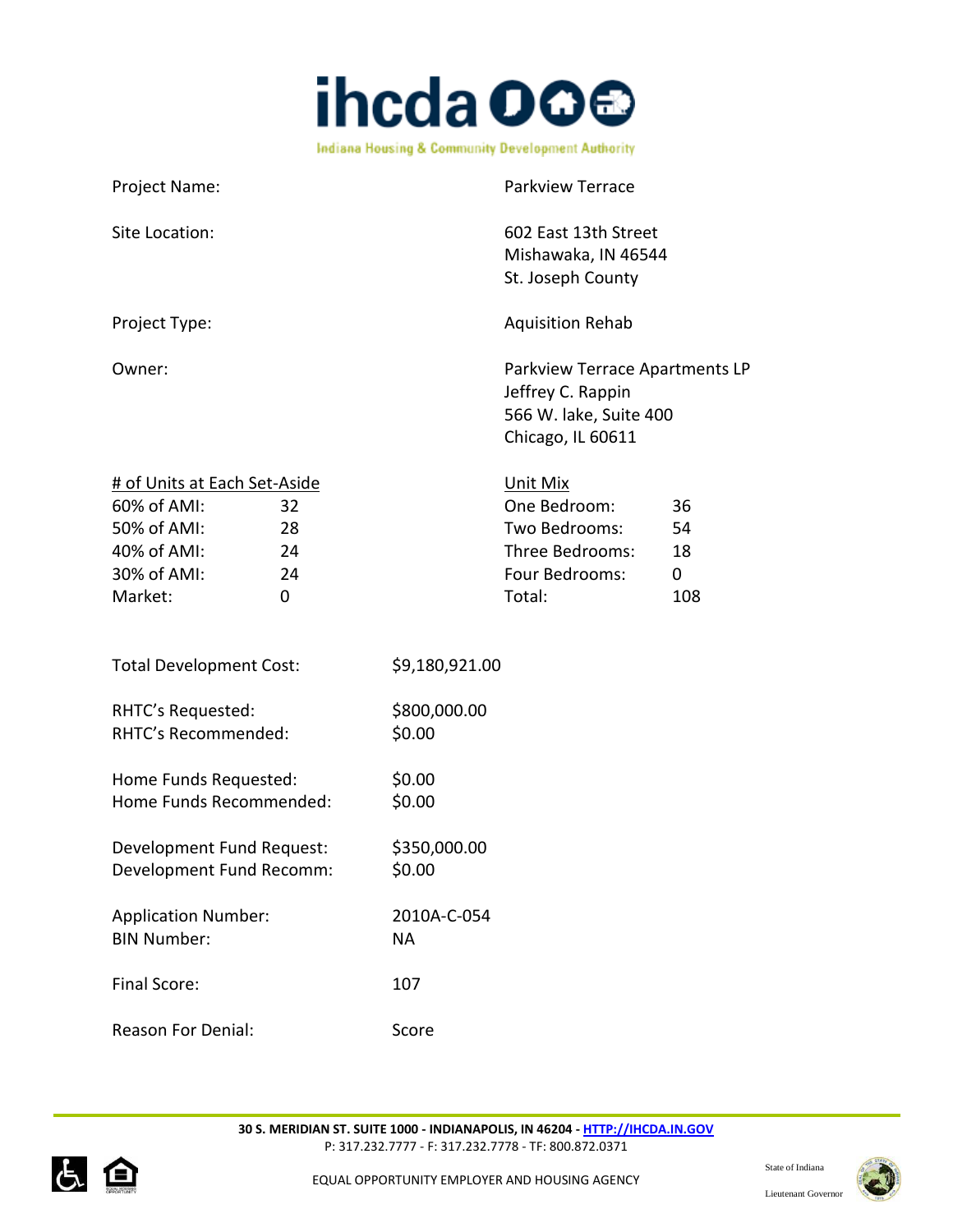

Project Name: New Erie Site Location: 327 Canal Street Evansville, IN 47713 Vanderburgh County Project Type: New Construction Owner: New Erie, LLC Whitney Weller 322 S. Green Street Suite 204 Chicago, IL 60607 # of Units at Each Set-Aside Unit Mix 60% of AMI: 14 One Bedroom: 11 50% of AMI: 26 Two Bedrooms: 26 40% of AMI: 14 Three Bedrooms: 20 30% of AMI: 3 3 and 5 Four Bedrooms: 0 Market: 20 and 20 Total: 57 Total Development Cost: \$14,996,335.00 RHTC's Requested: \$1,235,794.00 RHTC's Recommended: \$0.00 Home Funds Requested: \$0.00 Home Funds Recommended: \$0.00 Development Fund Request: \$0.00 Development Fund Recomm: \$0.00 Application Number: 2010A-C-047 BIN Number: NA Final Score: 106 Reason For Denial: Score



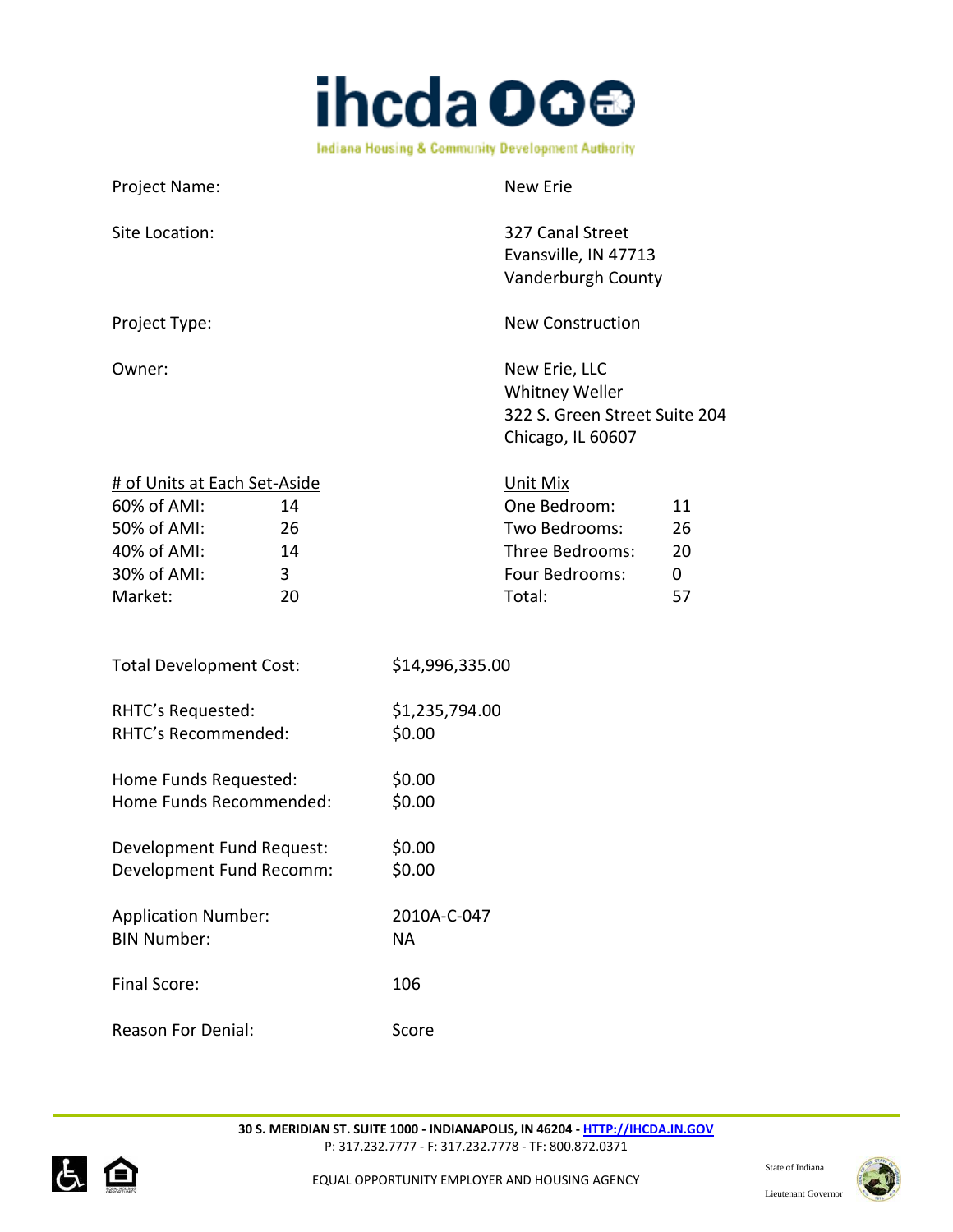

| Project Name:                | <b>Sterling Creek Knolls</b>                                                                                                   |
|------------------------------|--------------------------------------------------------------------------------------------------------------------------------|
| Site Location:               | Site is located on the southside of Sterling<br>Creek<br>Portage, IN 46368<br><b>Porter County</b>                             |
| Project Type:                | <b>New Construction</b>                                                                                                        |
| Owner:                       | Sterling Creek Knolls, LP<br><b>Rick Deyoe</b><br>1101 South Capital of Texas Highway<br>AustinBuilding F, Suite 200, TX 78746 |
| # of Units at Each Set-Aside | Unit Mix                                                                                                                       |

| <b>11 OF OTHER OL LUCH SCL ASIGC</b> |    | 21111111111     |    |
|--------------------------------------|----|-----------------|----|
| $60\%$ of AMI:                       | 77 | One Bedroom:    | 28 |
| 50% of AMI:                          | 17 | Two Bedrooms:   | 40 |
| 40% of AMI:                          | 15 | Three Bedrooms: | 0  |
| 30% of AMI:                          | q  | Four Bedrooms:  | 0  |
| Market:                              |    | Total:          | 68 |
|                                      |    |                 |    |

| <b>Total Development Cost:</b> | \$7,516,624.00 |
|--------------------------------|----------------|
|                                |                |

| RHTC's Requested:   | \$760,350.00 |
|---------------------|--------------|
| RHTC's Recommended: | \$0.00       |

Home Funds Requested: \$400,000.00 Home Funds Recommended: \$0.00

Development Fund Request: \$400,000.00 Development Fund Recomm: \$0.00

Application Number: 2010A-C-061 BIN Number: NA Final Score: 105

Reason For Denial: Score



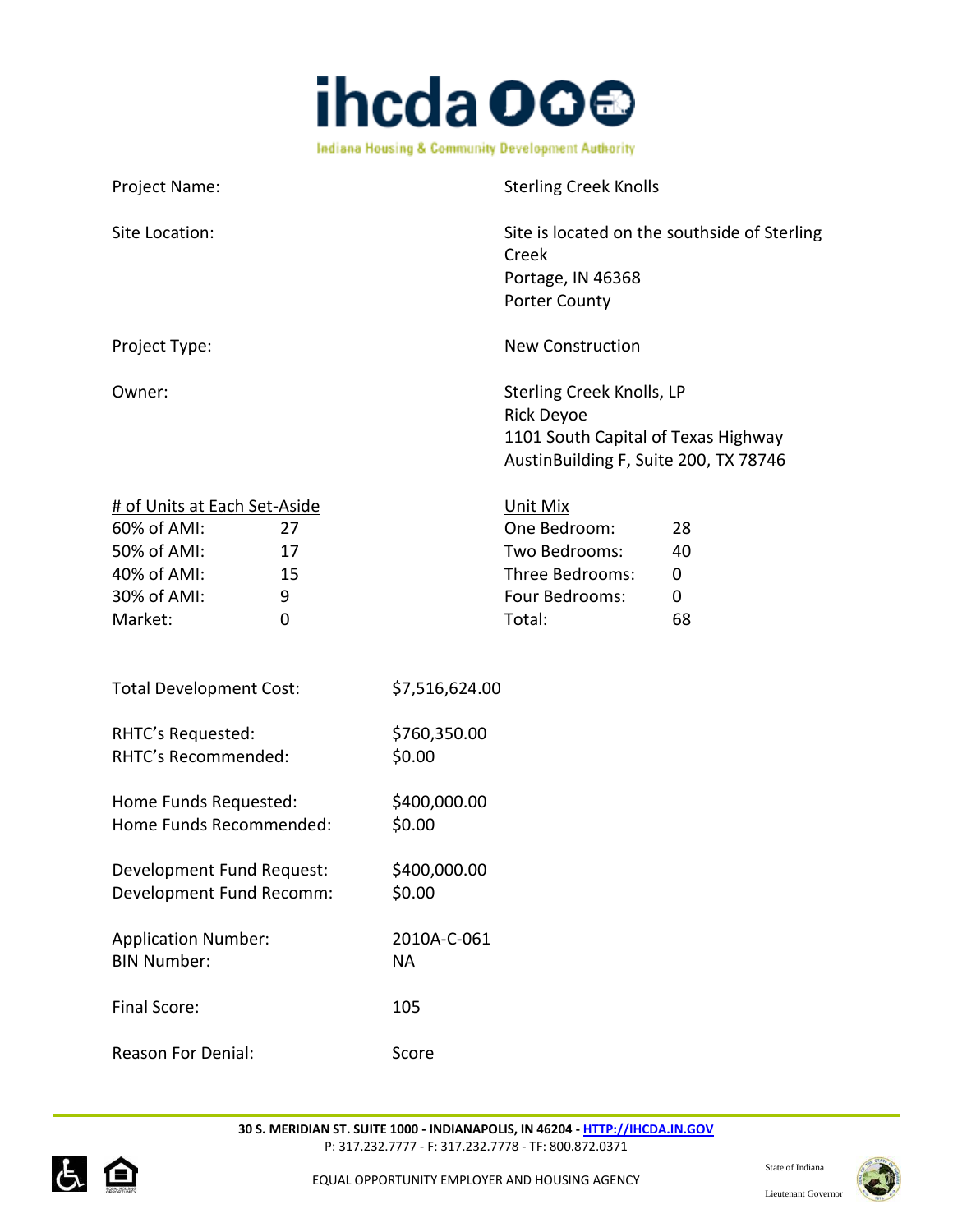

| Project Name:                                                                                                                                 | Lafayette Landing at Kessler                                                                                         |
|-----------------------------------------------------------------------------------------------------------------------------------------------|----------------------------------------------------------------------------------------------------------------------|
| Site Location:                                                                                                                                | 2333 Lafayette Road<br>Indianapolis, IN 46222<br><b>Marion County</b>                                                |
| Project Type:                                                                                                                                 | <b>New Construction</b>                                                                                              |
| Owner:                                                                                                                                        | Lafayette Landing at Kessler, LP<br>R. Douglas Sylvester<br>250 W. 103rd Street<br>Indianapolis, IN 46290            |
| # of Units at Each Set-Aside<br>60% of AMI:<br>21<br>50% of AMI:<br>21<br>40% of AMI:<br>17<br>30% of AMI:<br>13<br>Market:<br>$\overline{0}$ | Unit Mix<br>One Bedroom:<br>56<br>Two Bedrooms:<br>16<br>Three Bedrooms:<br>0<br>Four Bedrooms:<br>0<br>Total:<br>72 |
| <b>Total Development Cost:</b>                                                                                                                | \$8,473,038.00                                                                                                       |
| RHTC's Requested:<br>RHTC's Recommended:                                                                                                      | \$800,000.00<br>\$0.00                                                                                               |
| Home Funds Requested:<br>Home Funds Recommended:                                                                                              | \$0.00<br>\$0.00                                                                                                     |
| Development Fund Request:<br>Development Fund Recomm:                                                                                         | \$500,000.00<br>\$0.00                                                                                               |
| <b>Application Number:</b><br><b>BIN Number:</b>                                                                                              | 2010A-C-040<br><b>NA</b>                                                                                             |
| Final Score:                                                                                                                                  | 111                                                                                                                  |
| <b>Reason For Denial:</b>                                                                                                                     | Score - Large city new construction cap                                                                              |



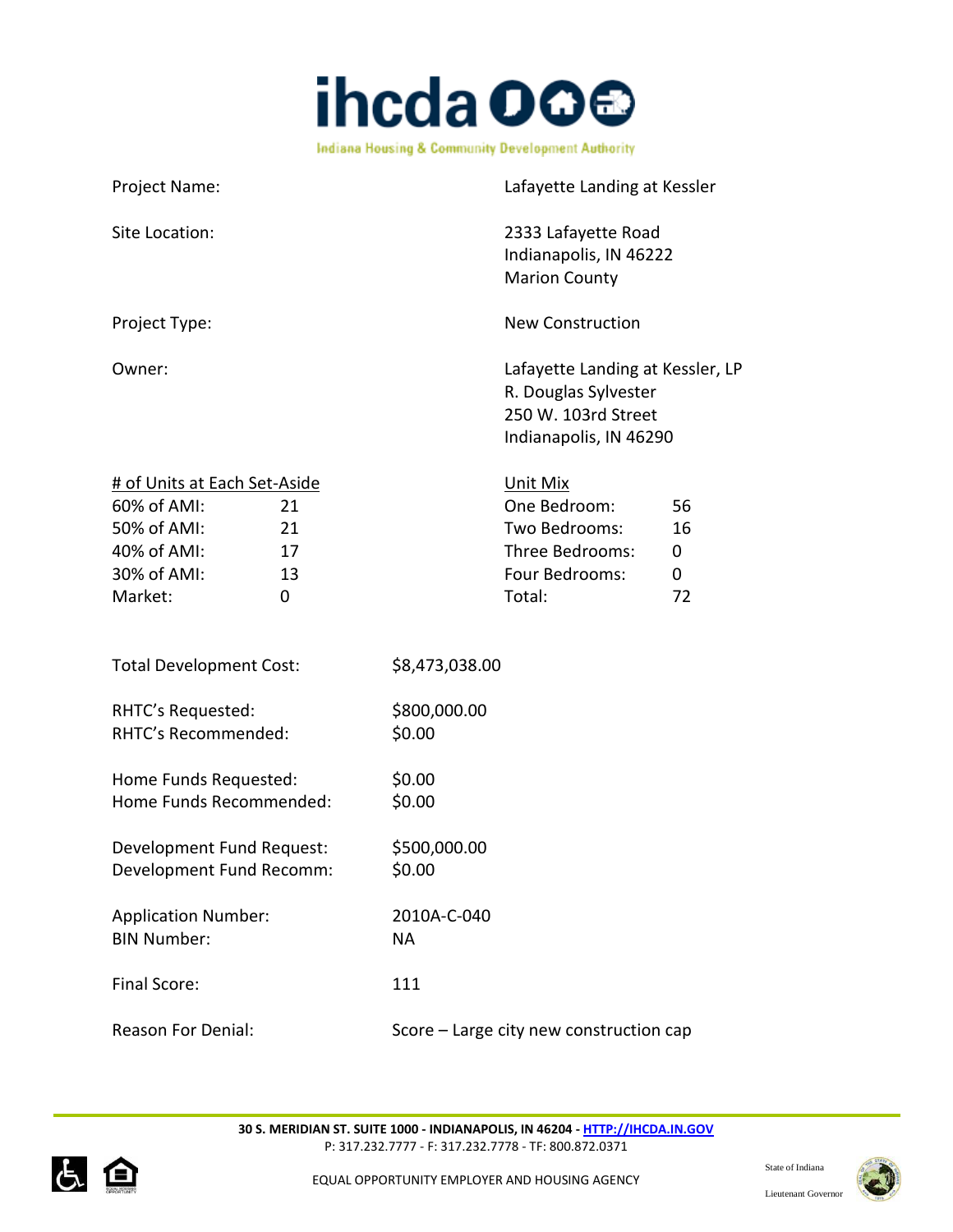

| Project Name:                                                                                       |                          |                          | <b>Arlington Village</b>                                                                 |                          |
|-----------------------------------------------------------------------------------------------------|--------------------------|--------------------------|------------------------------------------------------------------------------------------|--------------------------|
| Site Location:                                                                                      |                          |                          | 5959 E. 38th Street<br>Indianapolis, IN 46268<br><b>Marion County</b>                    |                          |
| Project Type:                                                                                       |                          |                          | <b>New Construction</b>                                                                  |                          |
| Owner:                                                                                              |                          |                          | Arlington Village, LP<br>Durmon Jones<br>5959 E. 48th Street<br>Indianapolis, IN 46218   |                          |
| # of Units at Each Set-Aside<br>60% of AMI:<br>50% of AMI:<br>40% of AMI:<br>30% of AMI:<br>Market: | 13<br>13<br>12<br>9<br>0 |                          | Unit Mix<br>One Bedroom:<br>Two Bedrooms:<br>Three Bedrooms:<br>Four Bedrooms:<br>Total: | 34<br>13<br>0<br>0<br>47 |
| <b>Total Development Cost:</b>                                                                      |                          | \$7,079,149.00           |                                                                                          |                          |
| RHTC's Requested:<br>RHTC's Recommended:                                                            |                          | \$609,623.00<br>\$0.00   |                                                                                          |                          |
| Home Funds Requested:<br>Home Funds Recommended:                                                    |                          | \$0.00<br>\$0.00         |                                                                                          |                          |
| Development Fund Request:<br>Development Fund Recomm:                                               |                          | \$500,000.00<br>\$0.00   |                                                                                          |                          |
| <b>Application Number:</b><br><b>BIN Number:</b>                                                    |                          | 2010A-C-006<br><b>NA</b> |                                                                                          |                          |
| Final Score:                                                                                        |                          | 109                      |                                                                                          |                          |
| <b>Reason For Denial:</b>                                                                           |                          |                          | Score - Large city new construction cap                                                  |                          |



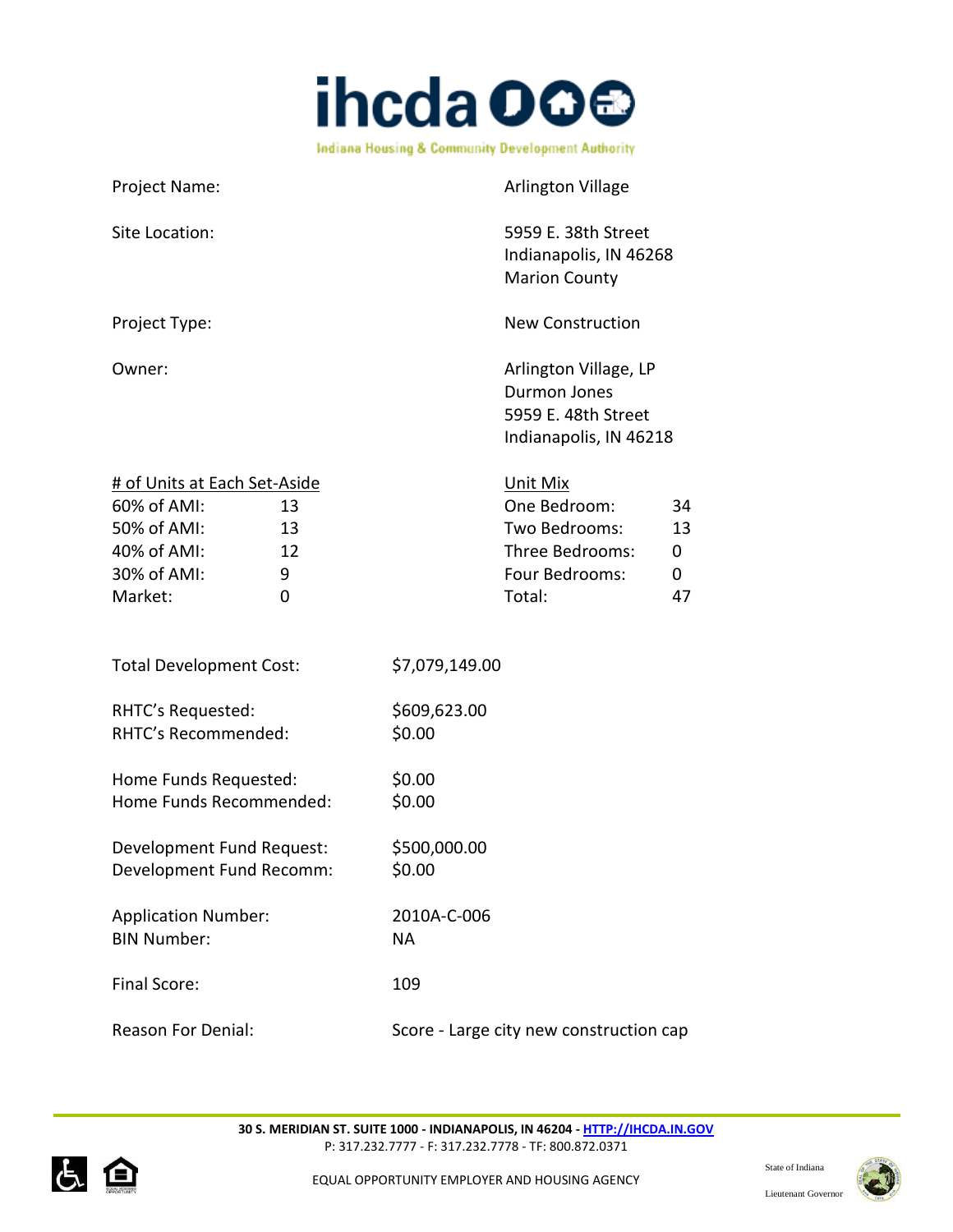

| Project Name:                                                                                       |                           |                          | Park Place Apartments                                                                    |                         |
|-----------------------------------------------------------------------------------------------------|---------------------------|--------------------------|------------------------------------------------------------------------------------------|-------------------------|
| Site Location:                                                                                      |                           |                          | 1601 N. Richmond Street<br>Hartford City, IN 47348<br><b>Blackford County</b>            |                         |
| Project Type:                                                                                       |                           |                          | <b>Aquisition Rehab</b>                                                                  |                         |
| Owner:                                                                                              |                           |                          | Park Place, LP<br>Charles D. Pechette<br>9615 East 59th Street<br>Indianapolis, IN 46216 |                         |
| # of Units at Each Set-Aside<br>60% of AMI:<br>50% of AMI:<br>40% of AMI:<br>30% of AMI:<br>Market: | 13<br>13<br>13<br>13<br>0 |                          | Unit Mix<br>One Bedroom:<br>Two Bedrooms:<br>Three Bedrooms:<br>Four Bedrooms:<br>Total: | 52<br>0<br>0<br>0<br>52 |
| <b>Total Development Cost:</b>                                                                      |                           | \$2,470,000.00           |                                                                                          |                         |
| RHTC's Requested:<br>RHTC's Recommended:                                                            |                           | \$143,993.00<br>\$0.00   |                                                                                          |                         |
| Home Funds Requested:<br>Home Funds Recommended:                                                    |                           | \$0.00<br>\$0.00         |                                                                                          |                         |
| Development Fund Request:<br>Development Fund Recomm:                                               |                           | \$0.00<br>\$0.00         |                                                                                          |                         |
| <b>Application Number:</b><br><b>BIN Number:</b>                                                    |                           | 2010A-C-053<br><b>NA</b> |                                                                                          |                         |
| Final Score:                                                                                        |                           | 103.5                    |                                                                                          |                         |



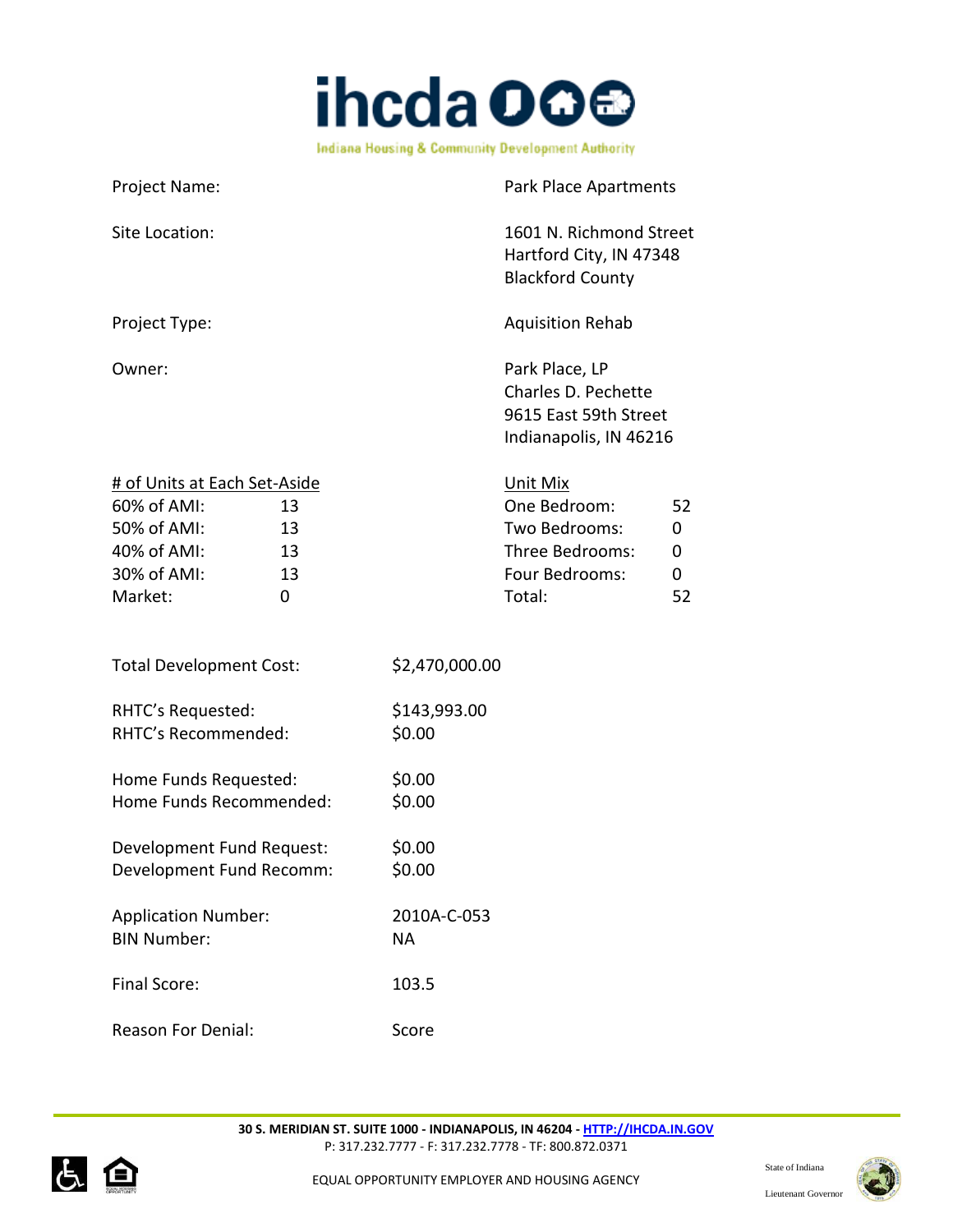

Project Name: Maysville Landing Senior Villas Site Location: Evergold Lane, near intersection of Maysville Unincorp. Allen County, IN 46815 Allen County Project Type: New Construction Owner: Communication of the Maysville landing Senior Villas, LP Ronda Shrewsbury 111 north Rangeline Road Carmel, IN 46032

| # of Units at Each Set-Aside |    | Unit Mix        |    |
|------------------------------|----|-----------------|----|
| 60% of AMI:                  | 23 | One Bedroom:    | 24 |
| 50% of AMI:                  | 26 | Two Bedrooms:   | 56 |
| 40% of AMI:                  | 19 | Three Bedrooms: | 0  |
| 30% of AMI:                  | 12 | Four Bedrooms:  | 0  |
| Market:                      |    | Total:          | 80 |

| <b>Total Development Cost:</b> | \$8,656,424.00 |
|--------------------------------|----------------|
|                                |                |

| RHTC's Requested:   | \$916,314.00 |
|---------------------|--------------|
| RHTC's Recommended: | \$0.00       |
|                     |              |

| Home Funds Requested:   | \$0.00 |
|-------------------------|--------|
| Home Funds Recommended: | \$0.00 |
|                         |        |

Development Fund Request: \$0.00 Development Fund Recomm: \$0.00

| <b>Application Number:</b> | 2010A-C-045 |
|----------------------------|-------------|
| <b>BIN Number:</b>         | NА          |
| Final Score:               | 103.25      |
|                            |             |



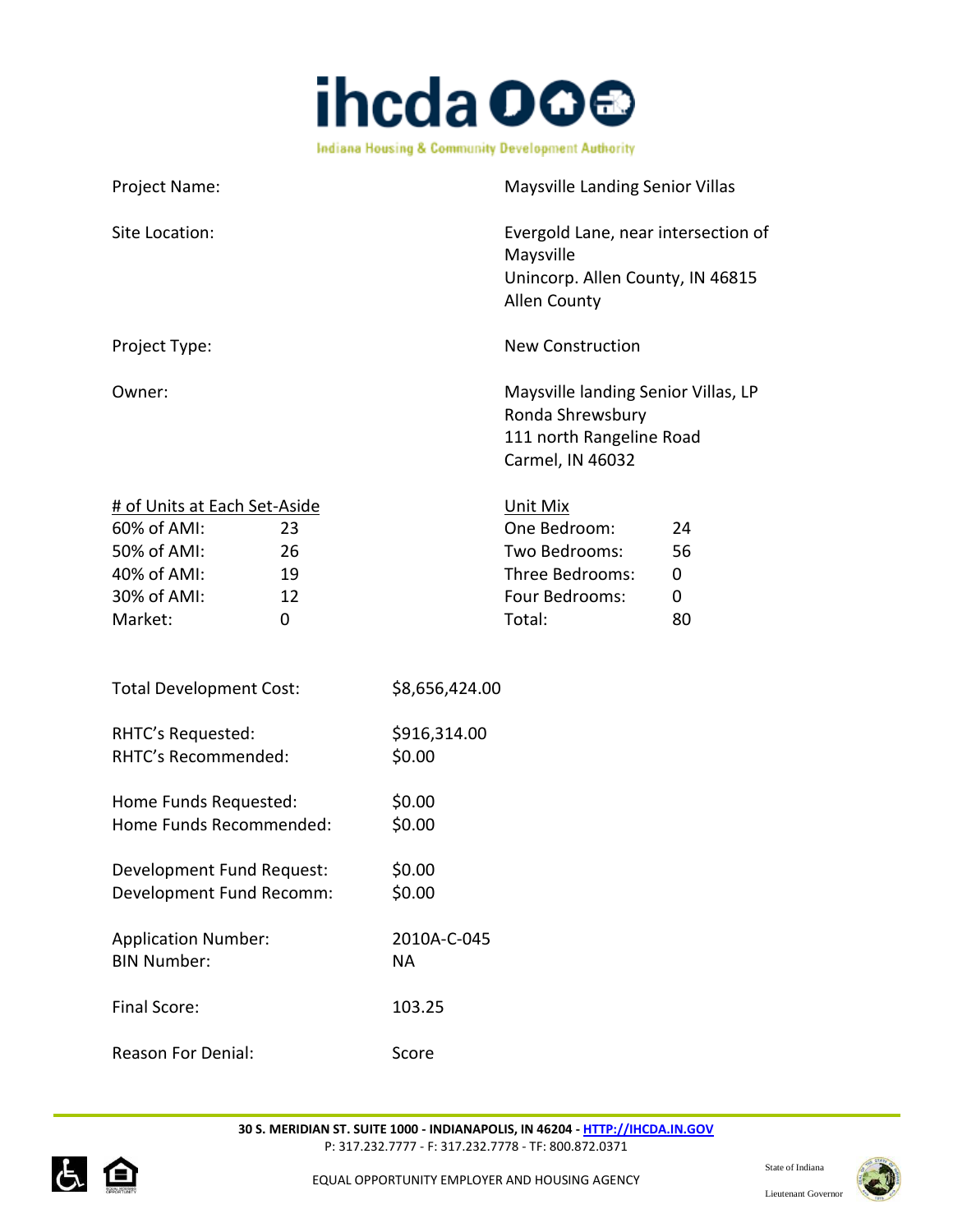

| Project Name:                                                                                                                    | <b>American Heartland Homes Two</b>                                                      |                                                    |
|----------------------------------------------------------------------------------------------------------------------------------|------------------------------------------------------------------------------------------|----------------------------------------------------|
| Site Location:                                                                                                                   | 1402 173rd St.<br>Hammond, IN 46324<br>Lake County                                       |                                                    |
| Project Type:                                                                                                                    | New Construction\Rehab                                                                   |                                                    |
| Owner:                                                                                                                           | Maria C. Becerra<br>1402 173rd St.<br>Hammond, IN 46327                                  | American Heartland Homes Two LLC                   |
| # of Units at Each Set-Aside<br>60% of AMI:<br>12<br>50% of AMI:<br>12<br>40% of AMI:<br>13<br>30% of AMI:<br>12<br>Market:<br>0 | Unit Mix<br>One Bedroom:<br>Two Bedrooms:<br>Three Bedrooms:<br>Four Bedrooms:<br>Total: | $\overline{2}$<br>18<br>25<br>$\overline{4}$<br>49 |
| <b>Total Development Cost:</b>                                                                                                   | \$10,240,326.00                                                                          |                                                    |
| RHTC's Requested:<br>RHTC's Recommended:                                                                                         | \$1,037,376.00<br>\$0.00                                                                 |                                                    |
| Home Funds Requested:<br>Home Funds Recommended:                                                                                 | \$0.00<br>\$0.00                                                                         |                                                    |
| Development Fund Request:<br>Development Fund Recomm:                                                                            | \$0.00<br>\$0.00                                                                         |                                                    |
| <b>Application Number:</b><br><b>BIN Number:</b>                                                                                 | 2010A-C-004<br><b>NA</b>                                                                 |                                                    |
| Final Score:                                                                                                                     | 103                                                                                      |                                                    |
| <b>Reason For Denial:</b>                                                                                                        | Score                                                                                    |                                                    |



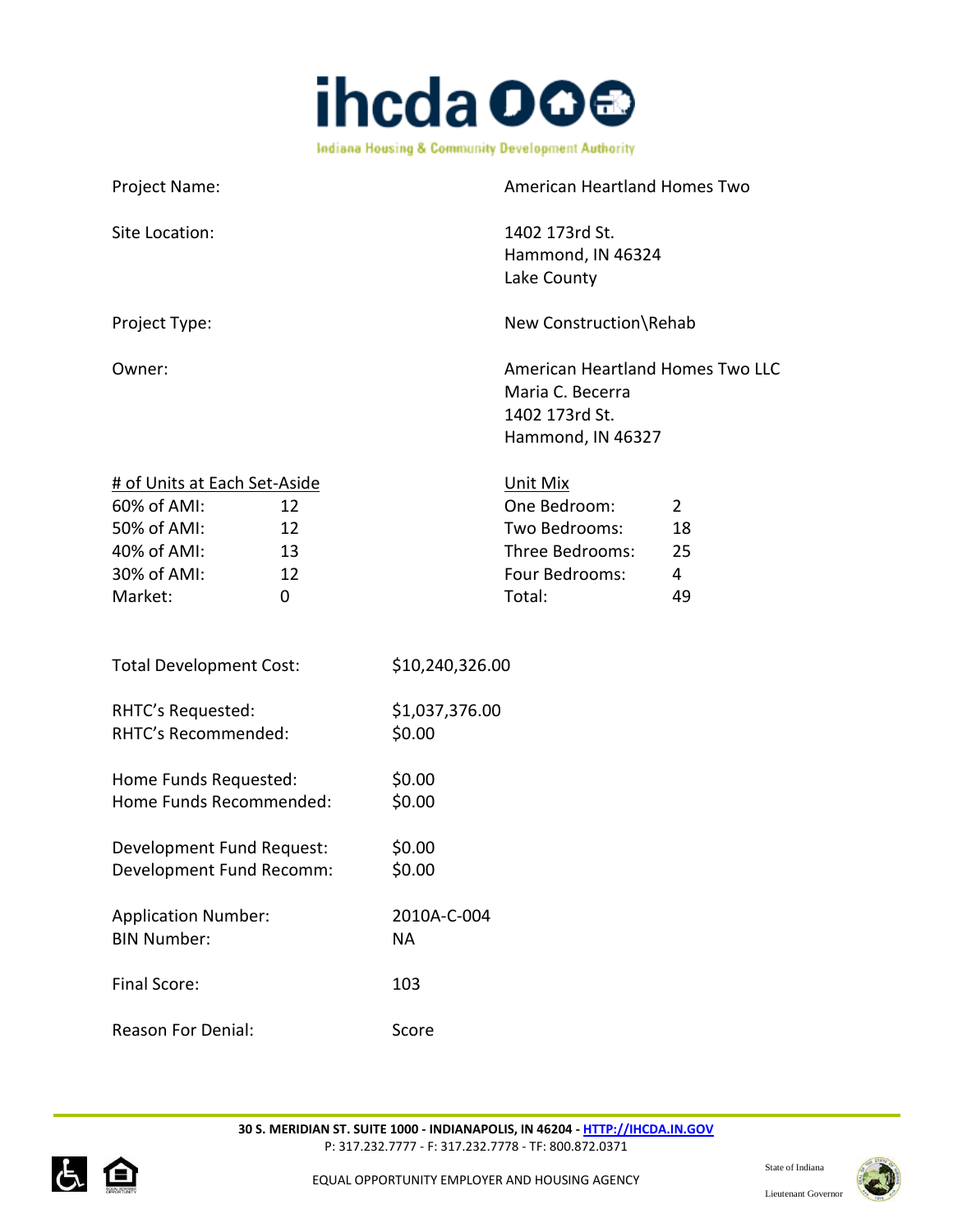

| Project Name:                                                                                                                   |                          | Olde Mill                                                                                       |                                                |
|---------------------------------------------------------------------------------------------------------------------------------|--------------------------|-------------------------------------------------------------------------------------------------|------------------------------------------------|
| Site Location:                                                                                                                  |                          | 105 W. Spencer Street<br>Monticello, IN 47960<br><b>White County</b>                            |                                                |
| Project Type:                                                                                                                   |                          | <b>Aquisition Rehab</b>                                                                         |                                                |
| Owner:                                                                                                                          |                          | L Dowal (Dow) Dellinger<br>114 Constitution Plaza<br>Monticello, IN 47960                       | Olde Mill Revitalization Limited Partnership   |
| # of Units at Each Set-Aside<br>60% of AMI:<br>19<br>50% of AMI:<br>11<br>40% of AMI:<br>11<br>30% of AMI:<br>9<br>Market:<br>0 |                          | <b>Unit Mix</b><br>One Bedroom:<br>Two Bedrooms:<br>Three Bedrooms:<br>Four Bedrooms:<br>Total: | $\overline{2}$<br>48<br>0<br>$\mathbf 0$<br>50 |
| <b>Total Development Cost:</b>                                                                                                  | \$3,031,954.00           |                                                                                                 |                                                |
| RHTC's Requested:<br>RHTC's Recommended:                                                                                        | \$257,840.00<br>\$0.00   |                                                                                                 |                                                |
| Home Funds Requested:<br>Home Funds Recommended:                                                                                | \$0.00<br>\$0.00         |                                                                                                 |                                                |
| Development Fund Request:<br>Development Fund Recomm:                                                                           | \$0.00<br>\$0.00         |                                                                                                 |                                                |
| <b>Application Number:</b><br><b>BIN Number:</b>                                                                                | 2010A-C-052<br><b>NA</b> |                                                                                                 |                                                |
| Final Score:                                                                                                                    | 102.5                    |                                                                                                 |                                                |
| Reason For Denial:                                                                                                              | Score                    |                                                                                                 |                                                |



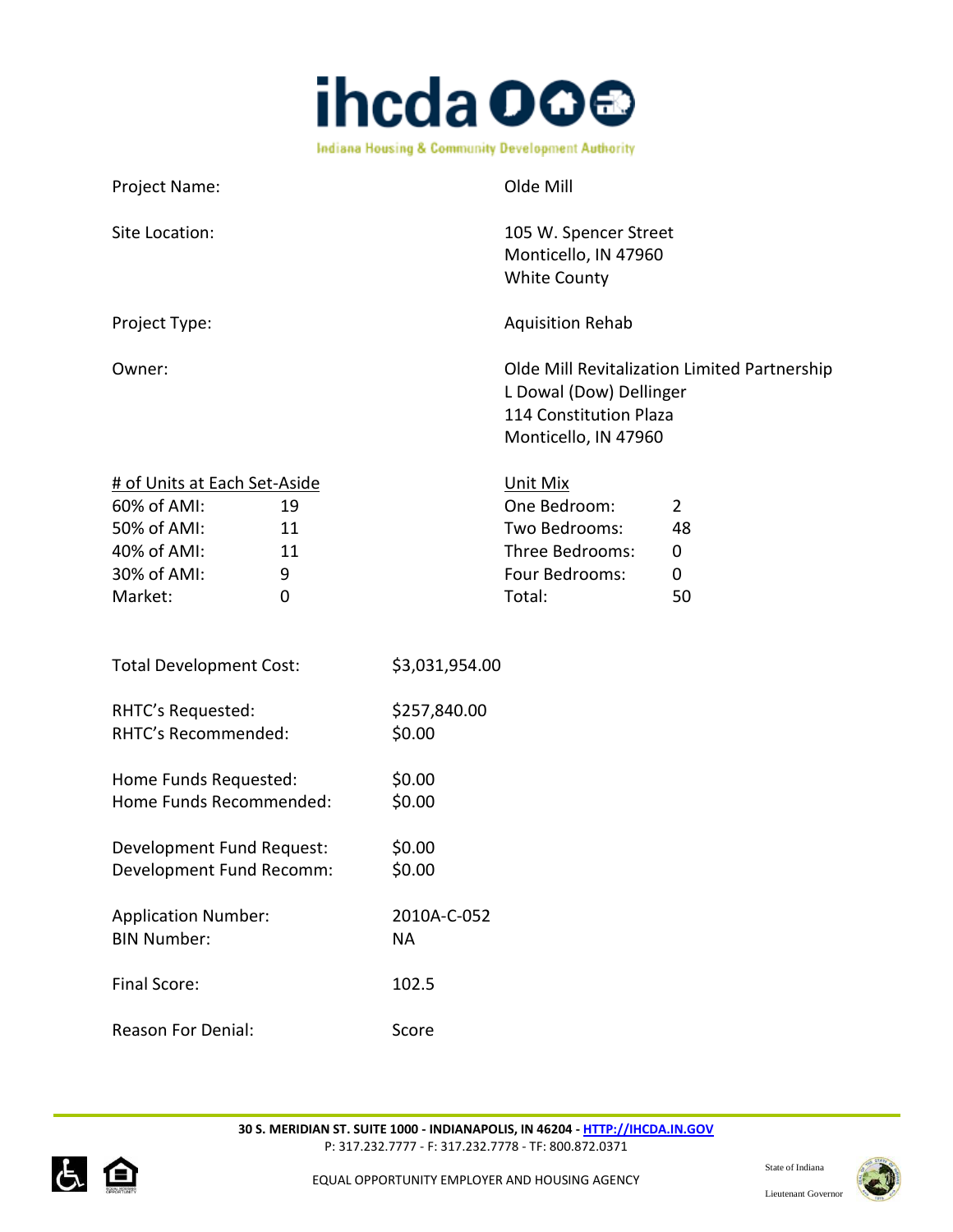

| Project Name:                                                                                                                              |                          | <b>Canal Gardens</b>                                                                     |                                       |
|--------------------------------------------------------------------------------------------------------------------------------------------|--------------------------|------------------------------------------------------------------------------------------|---------------------------------------|
| Site Location:                                                                                                                             |                          | 1229 Martin Luther King Junior Drive<br>Indianapolis, IN 46202<br><b>Marion County</b>   |                                       |
| Project Type:                                                                                                                              |                          | <b>New Construction</b>                                                                  |                                       |
| Owner:                                                                                                                                     |                          | West Street. LLC<br>Ken Thorpe<br>5611 E. 71st Street<br>Indianapolis, IN 46220          |                                       |
| # of Units at Each Set-Aside<br>60% of AMI:<br>10<br>50% of AMI:<br>9<br>40% of AMI:<br>8<br>30% of AMI:<br>7<br>Market:<br>$\overline{0}$ |                          | Unit Mix<br>One Bedroom:<br>Two Bedrooms:<br>Three Bedrooms:<br>Four Bedrooms:<br>Total: | 17<br>15<br>$\overline{2}$<br>0<br>34 |
| <b>Total Development Cost:</b>                                                                                                             | \$6,174,370.00           |                                                                                          |                                       |
| RHTC's Requested:<br>RHTC's Recommended:                                                                                                   | \$659,374.00<br>\$0.00   |                                                                                          |                                       |
| Home Funds Requested:<br>Home Funds Recommended:                                                                                           | \$0.00<br>\$0.00         |                                                                                          |                                       |
| Development Fund Request:<br>Development Fund Recomm:                                                                                      | \$475,000.00<br>\$0.00   |                                                                                          |                                       |
| <b>Application Number:</b><br><b>BIN Number:</b>                                                                                           | 2010A-C-012<br><b>NA</b> |                                                                                          |                                       |
| Final Score:                                                                                                                               | 102                      |                                                                                          |                                       |
| <b>Reason For Denial:</b>                                                                                                                  | Score                    |                                                                                          |                                       |



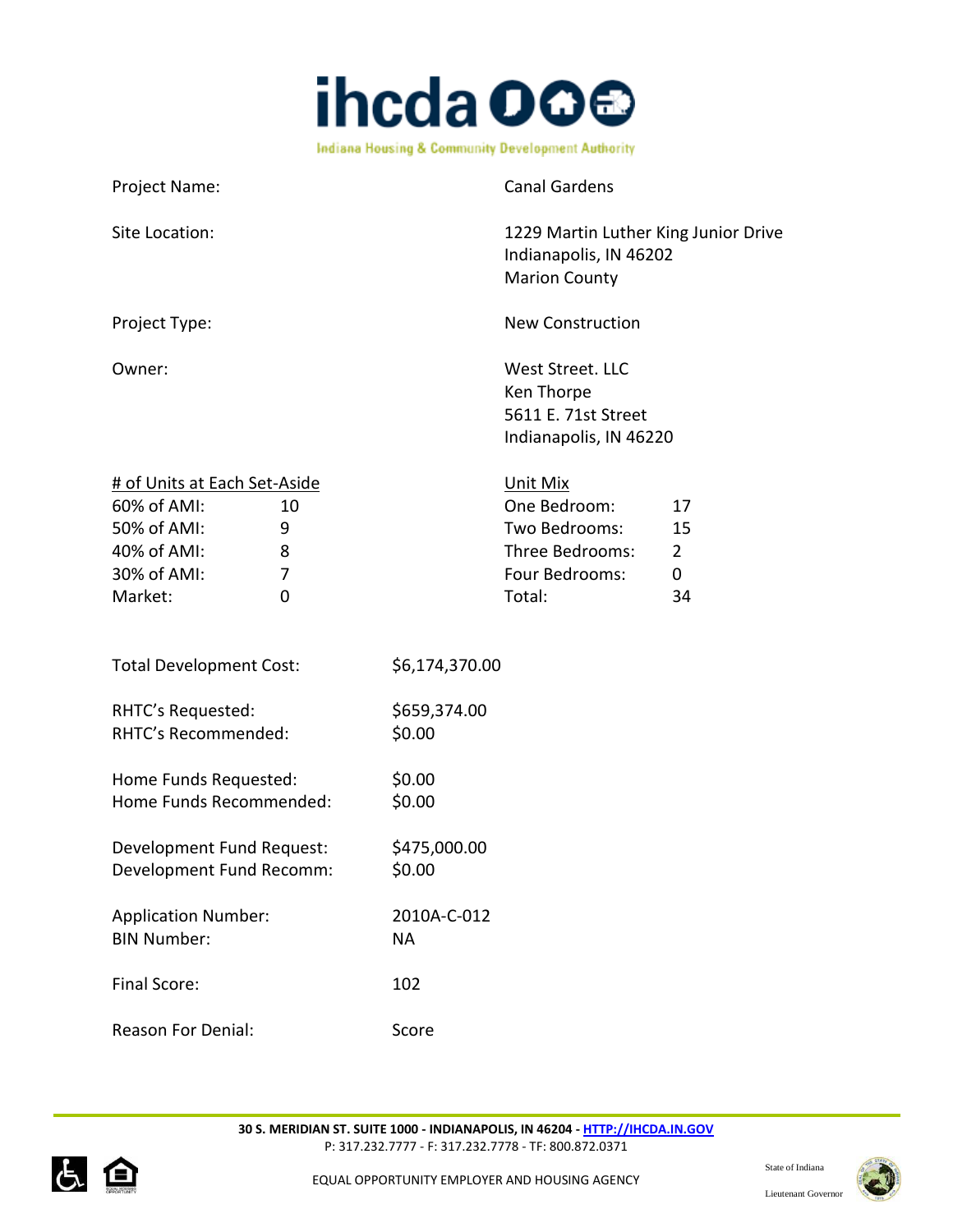

| Project Name:                  |             |                | Riverwalk Communities Development                                                                      |             |
|--------------------------------|-------------|----------------|--------------------------------------------------------------------------------------------------------|-------------|
| Site Location:                 |             |                | 304 Market Street<br>Evansville, IN 47708<br>Vanderburgh County                                        |             |
| Project Type:                  |             |                | Rehab                                                                                                  |             |
| Owner:                         |             |                | Riverwalk Communities Development, LLC<br><b>Ben Kunkel</b><br>510 Main Street<br>Evansville, IN 47708 |             |
| # of Units at Each Set-Aside   |             |                | Unit Mix                                                                                               |             |
|                                |             |                | Efficiency:                                                                                            | 106         |
| 60% of AMI:                    | 38          |                | One Bedroom:                                                                                           | $\mathbf 0$ |
| 50% of AMI:                    | 21          |                | Two Bedrooms:                                                                                          | 0           |
| 40% of AMI:                    | 36          |                | Three Bedrooms:                                                                                        | $\mathbf 0$ |
| 30% of AMI:                    | 11          |                | Four Bedrooms:                                                                                         | 0           |
| Market:                        | $\mathbf 0$ |                | Total:                                                                                                 | 106         |
| <b>Total Development Cost:</b> |             | \$9,280,000.00 |                                                                                                        |             |
| RHTC's Requested:              |             | \$799,500.00   |                                                                                                        |             |
| RHTC's Recommended:            |             | \$0.00         |                                                                                                        |             |
| Home Funds Requested:          |             | \$0.00         |                                                                                                        |             |
| Home Funds Recommended:        |             | \$0.00         |                                                                                                        |             |
| Development Fund Request:      |             | \$0.00         |                                                                                                        |             |
| Development Fund Recomm:       |             | \$0.00         |                                                                                                        |             |
| <b>Application Number:</b>     |             | 2010A-C-056    |                                                                                                        |             |
| <b>BIN Number:</b>             |             | <b>NA</b>      |                                                                                                        |             |

Reason For Denial: Score

Final Score: 102



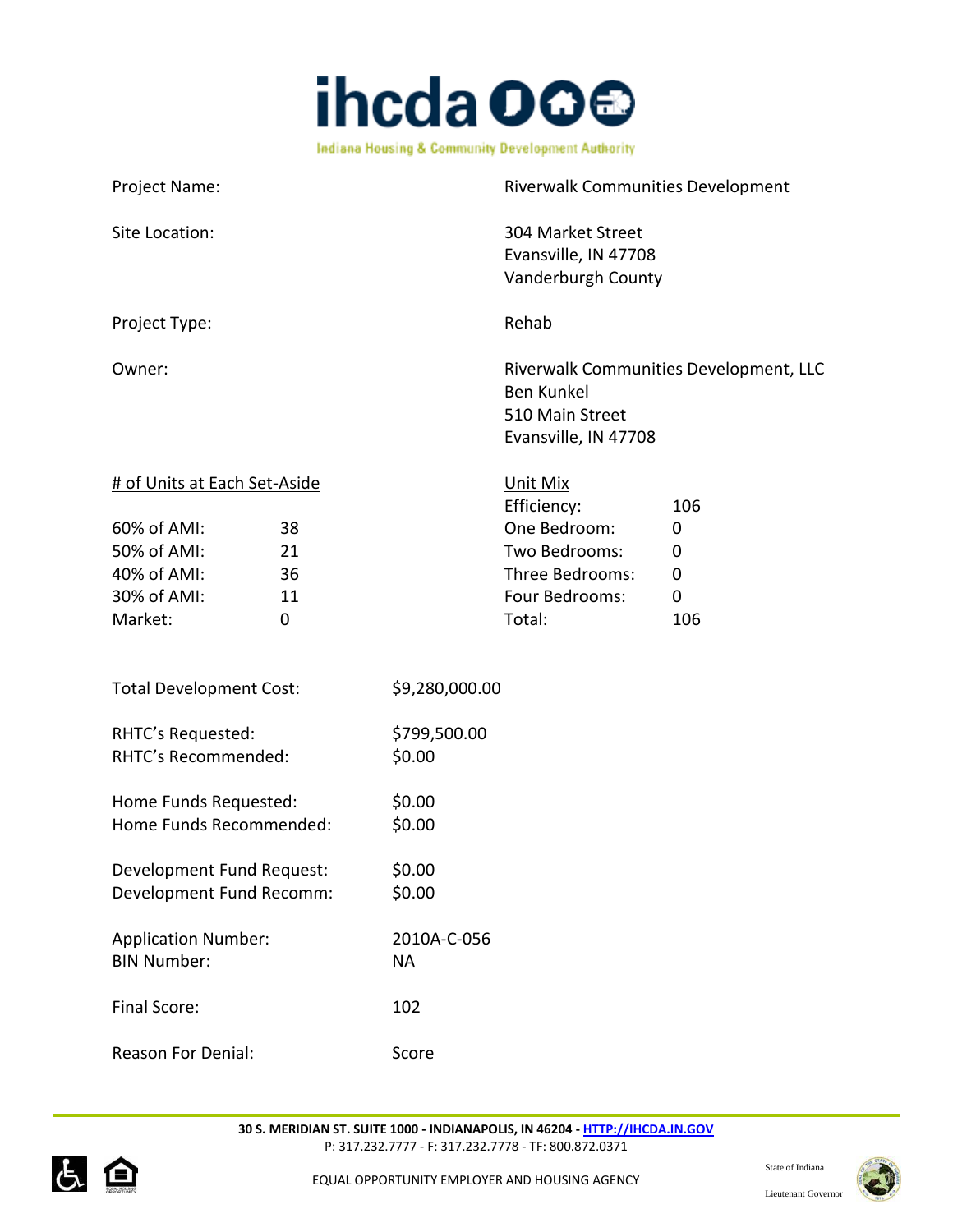

| Project Name:                                                                                                                    | <b>Wilshire Court Apartments</b>                                                                                    |
|----------------------------------------------------------------------------------------------------------------------------------|---------------------------------------------------------------------------------------------------------------------|
| Site Location:                                                                                                                   | 1411 Wilshire Court<br>Frankfort, IN 46041<br><b>Clinton County</b>                                                 |
| Project Type:                                                                                                                    | <b>Aquisition Rehab</b>                                                                                             |
| Owner:                                                                                                                           | Wilshire Court, LP<br>Charles D. Pechette<br>9615 East 59th Street<br>Indianapolis, IN 46216                        |
| # of Units at Each Set-Aside<br>60% of AMI:<br>17<br>50% of AMI:<br>16<br>40% of AMI:<br>16<br>16<br>30% of AMI:<br>Market:<br>0 | Unit Mix<br>One Bedroom:<br>65<br>Two Bedrooms:<br>0<br>Three Bedrooms:<br>0<br>Four Bedrooms:<br>0<br>Total:<br>65 |
| <b>Total Development Cost:</b>                                                                                                   | \$2,925,000.00                                                                                                      |
| RHTC's Requested:<br>RHTC's Recommended:                                                                                         | \$168,734.00<br>\$0.00                                                                                              |
| Home Funds Requested:<br>Home Funds Recommended:                                                                                 | \$0.00<br>\$0.00                                                                                                    |
| Development Fund Request:<br>Development Fund Recomm:                                                                            | \$0.00<br>\$0.00                                                                                                    |
| <b>Application Number:</b><br><b>BIN Number:</b>                                                                                 | 2010A-C-068<br><b>NA</b>                                                                                            |
| Final Score:                                                                                                                     | 102                                                                                                                 |
| <b>Reason For Denial:</b>                                                                                                        | Score                                                                                                               |



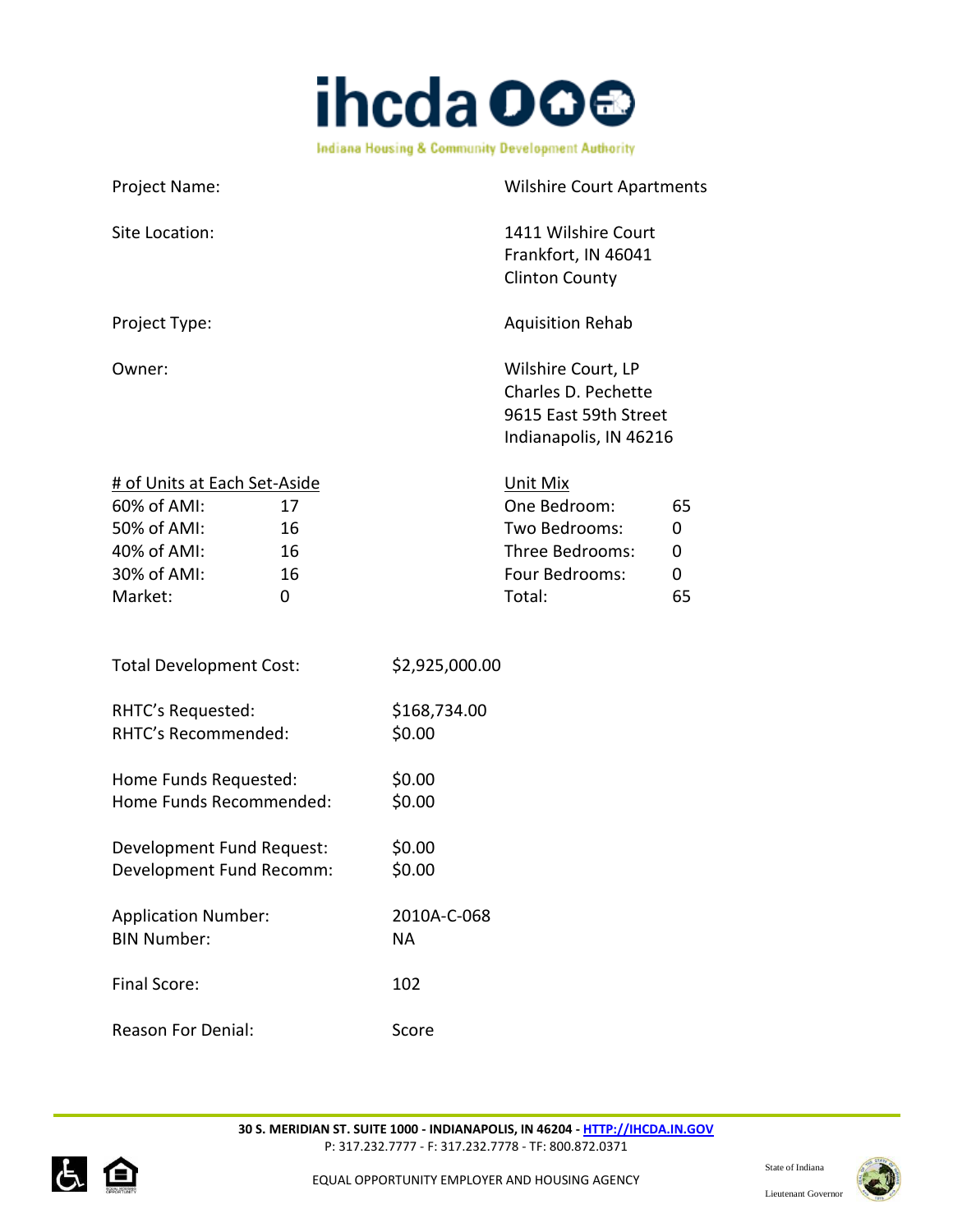

| Project Name:                                                                                                                    |                          | <b>Delaware Trace II</b>                                                                      |                                     |
|----------------------------------------------------------------------------------------------------------------------------------|--------------------------|-----------------------------------------------------------------------------------------------|-------------------------------------|
| Site Location:                                                                                                                   |                          | 4200 Block of North Green River Road<br>Unincorp. Evansville, IN 47715<br>Vanderburgh County  |                                     |
| Project Type:                                                                                                                    |                          | <b>New Construction</b>                                                                       |                                     |
| Owner:                                                                                                                           |                          | Pedcor Investments-2008-CXIX, LP<br>Thomas G. Crowe<br>770 3rd Avenue, SW<br>Carmel, IN 46032 |                                     |
| # of Units at Each Set-Aside<br>60% of AMI:<br>28<br>50% of AMI:<br>28<br>40% of AMI:<br>22<br>30% of AMI:<br>18<br>Market:<br>0 |                          | Unit Mix<br>One Bedroom:<br>Two Bedrooms:<br>Three Bedrooms:<br>Four Bedrooms:<br>Total:      | 32<br>48<br>16<br>$\mathbf 0$<br>96 |
| <b>Total Development Cost:</b>                                                                                                   | \$13,113,827.00          |                                                                                               |                                     |
| RHTC's Requested:<br>RHTC's Recommended:                                                                                         | \$1,400,000.00<br>\$0.00 |                                                                                               |                                     |
| Home Funds Requested:<br>Home Funds Recommended:                                                                                 | \$0.00<br>\$0.00         |                                                                                               |                                     |
| Development Fund Request:<br>Development Fund Recomm:                                                                            | \$0.00<br>\$0.00         |                                                                                               |                                     |
| <b>Application Number:</b><br><b>BIN Number:</b>                                                                                 | 2010A-C-026<br><b>NA</b> |                                                                                               |                                     |
| Final Score:                                                                                                                     | 101                      |                                                                                               |                                     |
| Reason For Denial:                                                                                                               | Score                    |                                                                                               |                                     |



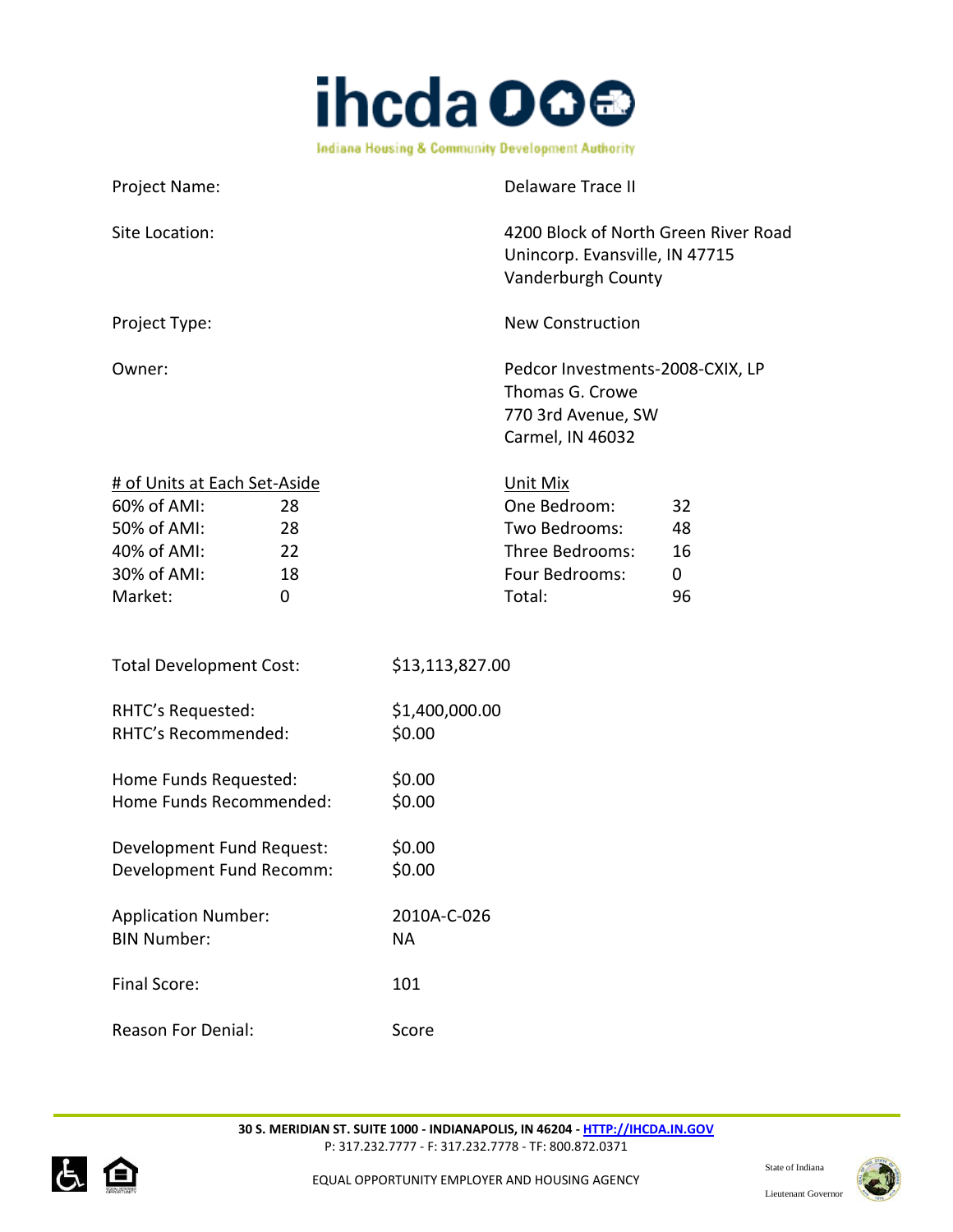

| Project Name:                                                                                                                |                          | Lincoln Park Lease Purchase                                                                                         |
|------------------------------------------------------------------------------------------------------------------------------|--------------------------|---------------------------------------------------------------------------------------------------------------------|
| Site Location:                                                                                                               |                          | Vacant Lots btwn Lincon Way West,<br>South Bend, IN 46601, 46616<br>St. Joseph County                               |
| Project Type:                                                                                                                |                          | <b>New Construction</b>                                                                                             |
| Owner:                                                                                                                       |                          | Lincoln Park Lease Purchase, LP<br><b>Anne Mannix</b><br>724 W. Washington Street<br>South Bend, IN 46601           |
| # of Units at Each Set-Aside<br>60% of AMI:<br>6<br>50% of AMI:<br>9<br>40% of AMI:<br>9<br>30% of AMI:<br>0<br>Market:<br>0 |                          | Unit Mix<br>One Bedroom:<br>0<br>Two Bedrooms:<br>0<br>Three Bedrooms:<br>20<br>Four Bedrooms:<br>4<br>Total:<br>24 |
| <b>Total Development Cost:</b>                                                                                               | \$3,984,950.00           |                                                                                                                     |
| RHTC's Requested:<br>RHTC's Recommended:                                                                                     | \$446,144.00<br>\$0.00   |                                                                                                                     |
| Home Funds Requested:<br>Home Funds Recommended:                                                                             | \$0.00<br>\$0.00         |                                                                                                                     |
| Development Fund Request:<br>Development Fund Recomm:                                                                        | \$0.00<br>\$0.00         |                                                                                                                     |
| <b>Application Number:</b><br><b>BIN Number:</b>                                                                             | 2010A-C-043<br><b>NA</b> |                                                                                                                     |
| Final Score:                                                                                                                 | 101                      |                                                                                                                     |
| <b>Reason For Denial:</b>                                                                                                    | Score                    |                                                                                                                     |



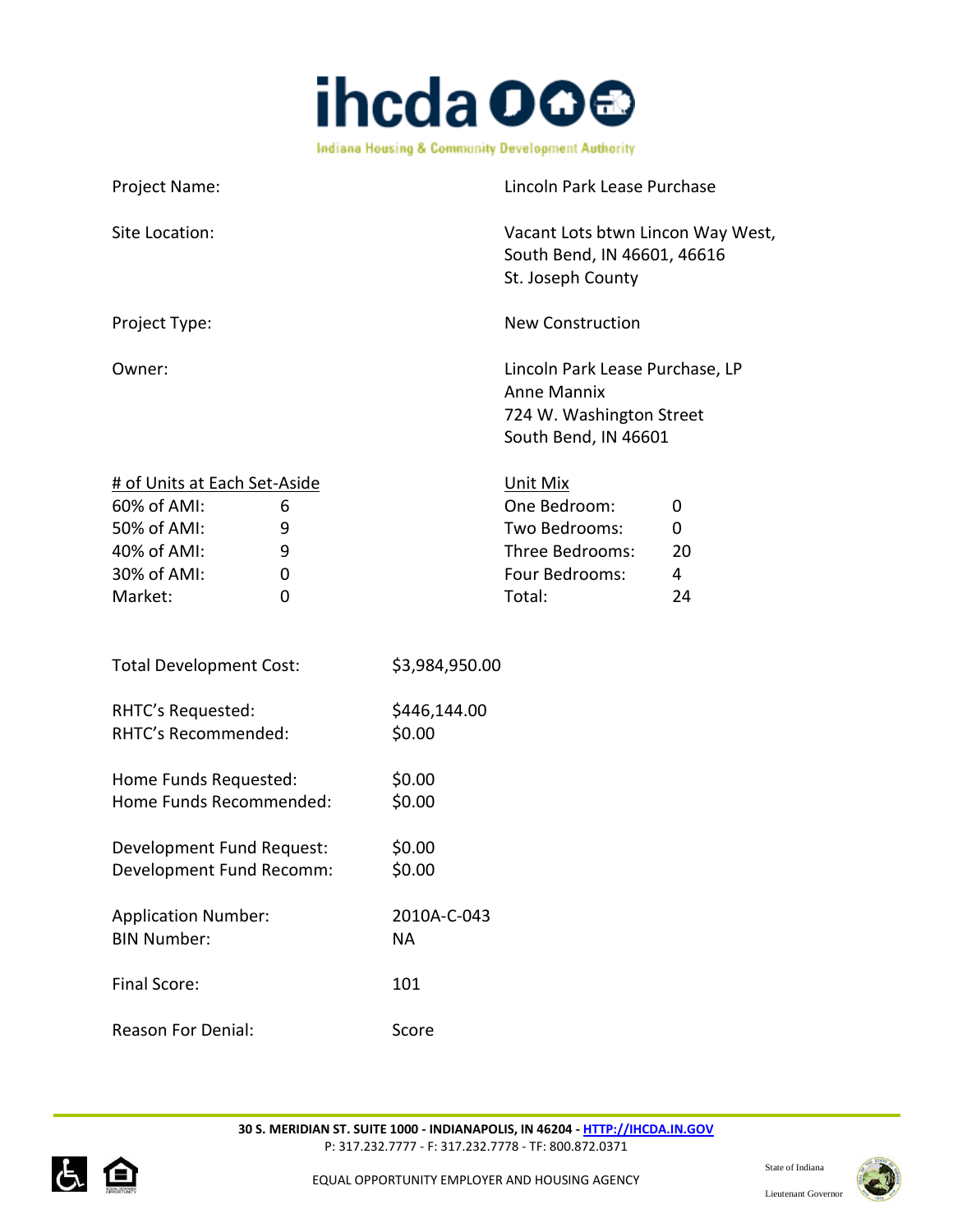

Project Name: Waterview Apartments Site Location: 200 Sycamore Estates Drive Lawrenceburg, IN 47025 Dearborn County Project Type: New Construction Owner: WaterView LP Brian Bischoff 223 Library Park Drive, Suite E Greenwood, IN 46142 # of Units at Each Set-Aside Unit Mix 60% of AMI: 19 One Bedroom: 16 50% of AMI: 19 Two Bedrooms: 36 40% of AMI: 16 Three Bedrooms: 12 30% of AMI:  $10$  Four Bedrooms: 0 Market: 0 Total: 64 Total Development Cost: \$7,102,504.00 RHTC's Requested: \$799,000.00 RHTC's Recommended: \$0.00 Home Funds Requested: \$0.00 Home Funds Recommended: \$0.00 Development Fund Request: \$0.00 Development Fund Recomm: \$0.00 Application Number: 2010A-C-064 BIN Number: NA Final Score: 100.5

Reason For Denial: Score



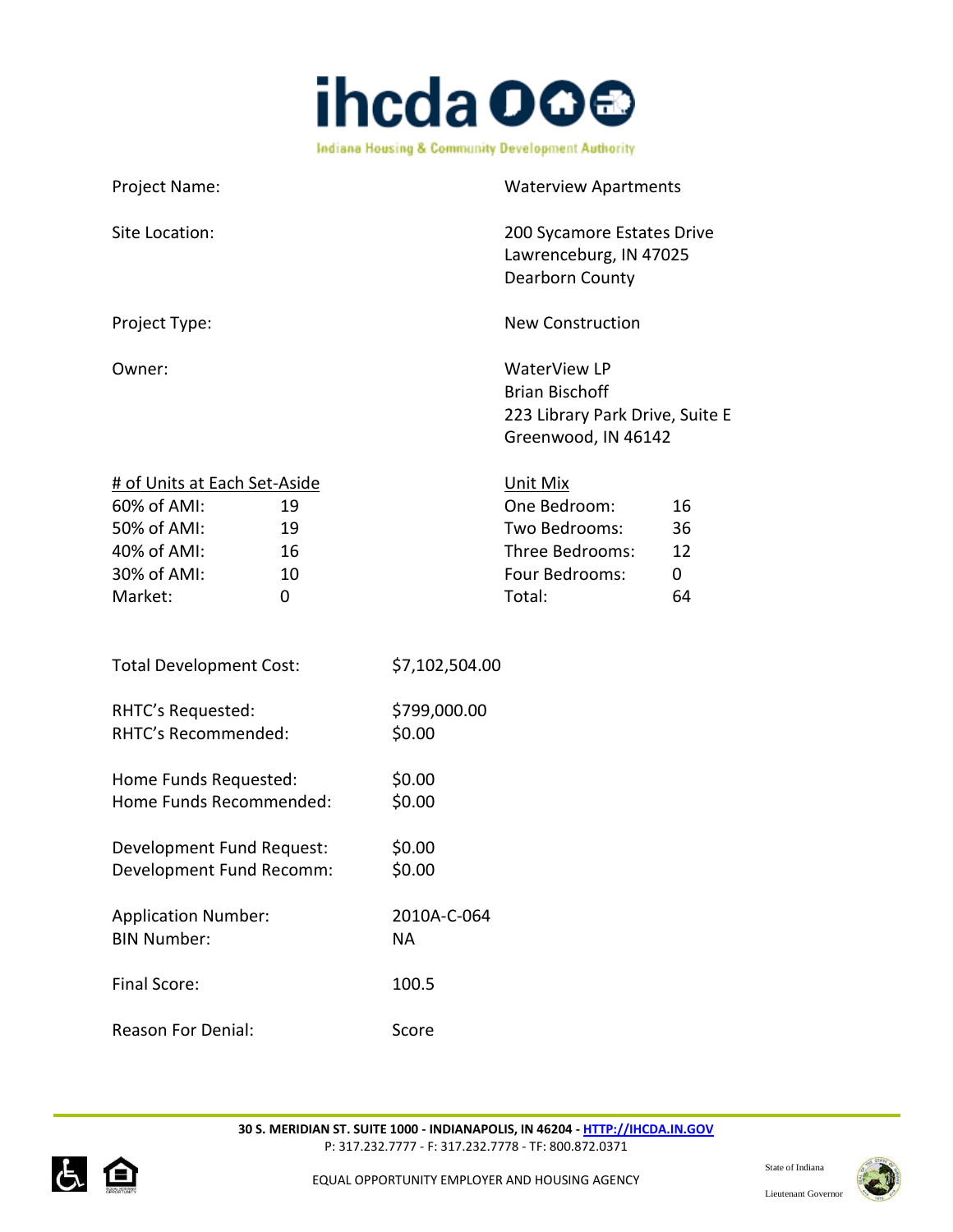

| Project Name:                                                                                                                          | Country Squire Villas Rehab                                                                                                   |
|----------------------------------------------------------------------------------------------------------------------------------------|-------------------------------------------------------------------------------------------------------------------------------|
| Site Location:                                                                                                                         | 500 Country Side Drive<br>Ossian, IN 46777<br><b>Wells County</b>                                                             |
| Project Type:                                                                                                                          | <b>Aquisition Rehab</b>                                                                                                       |
| Owner:                                                                                                                                 | Country Squire Villas Rehab, LP<br>Cynthia Snider<br>522 S. 13th Street<br>Decatur, IN 46733                                  |
| # of Units at Each Set-Aside<br>60% of AMI:<br>10<br>50% of AMI:<br>10<br>40% of AMI:<br>10<br>30% of AMI:<br>0<br>Market:<br>$\Omega$ | Unit Mix<br>One Bedroom:<br>6<br>Two Bedrooms:<br>24<br>Three Bedrooms:<br>0<br>Four Bedrooms:<br>$\mathbf 0$<br>Total:<br>30 |
| <b>Total Development Cost:</b>                                                                                                         | \$1,820,190.00                                                                                                                |
| RHTC's Requested:<br>RHTC's Recommended:                                                                                               | \$174,312.00<br>\$0.00                                                                                                        |
| Home Funds Requested:<br>Home Funds Recommended:                                                                                       | \$0.00<br>\$0.00                                                                                                              |
| Development Fund Request:<br>Development Fund Recomm:                                                                                  | \$0.00<br>\$0.00                                                                                                              |
| <b>Application Number:</b><br><b>BIN Number:</b>                                                                                       | 2010A-C-023<br><b>NA</b>                                                                                                      |
| Final Score:                                                                                                                           | 100                                                                                                                           |
| <b>Reason For Denial:</b>                                                                                                              | Score                                                                                                                         |



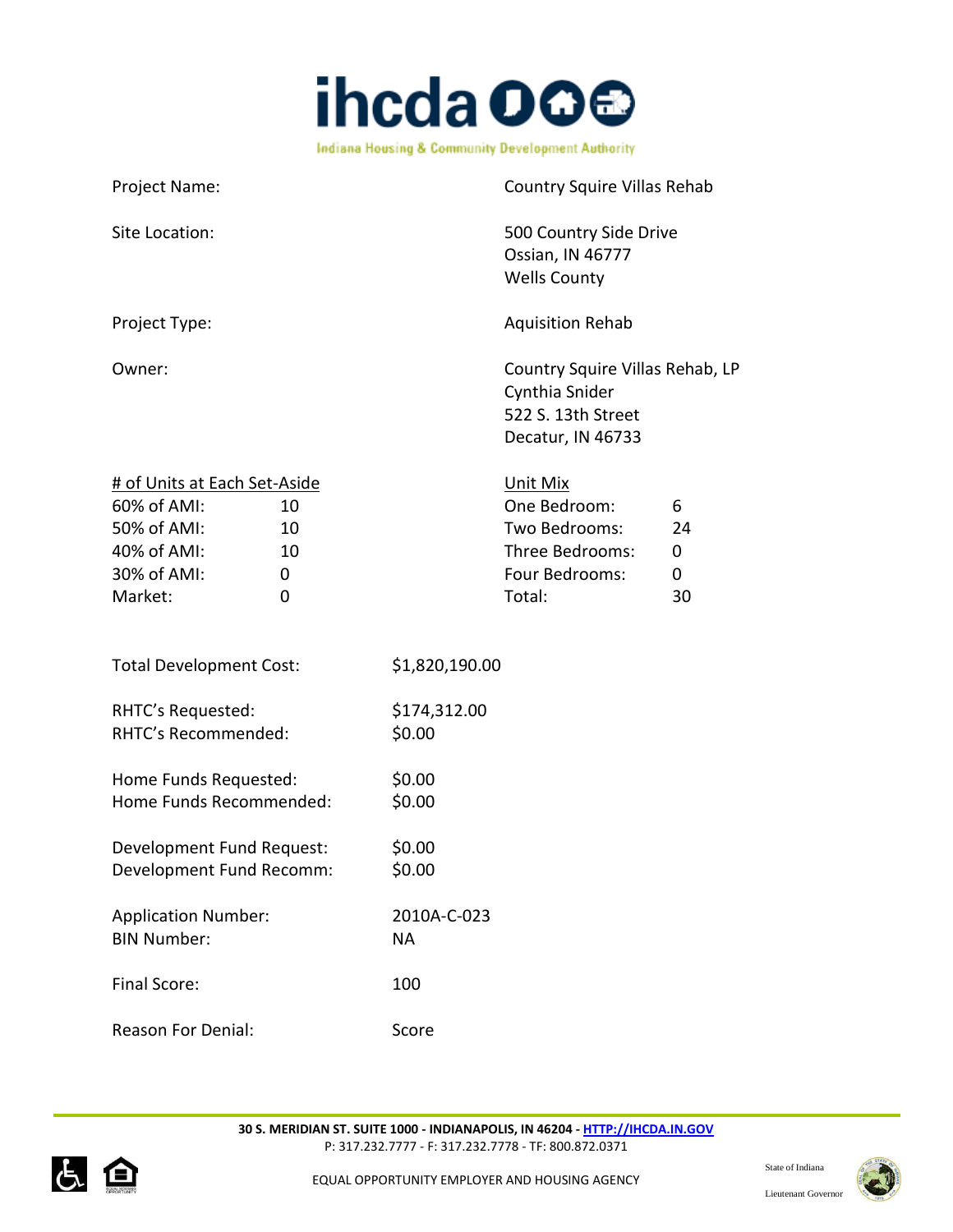

| Project Name:                                                                                                                |                          | <b>Clifford Corners</b>                                                                                  |                                   |
|------------------------------------------------------------------------------------------------------------------------------|--------------------------|----------------------------------------------------------------------------------------------------------|-----------------------------------|
| Site Location:                                                                                                               |                          | Approximately 3101-3125 E. 10th Street<br>Indianapolis, IN 46201<br><b>Marion County</b>                 |                                   |
| Project Type:                                                                                                                |                          | <b>New Construction</b>                                                                                  |                                   |
| Owner:                                                                                                                       |                          | Clifford Corners, LP<br>William B. Gray<br>430 Massachusetts Avenue, Suite LL1<br>Indianapolis, IN 46204 |                                   |
| # of Units at Each Set-Aside<br>60% of AMI:<br>9<br>50% of AMI:<br>9<br>40% of AMI:<br>8<br>30% of AMI:<br>6<br>Market:<br>0 |                          | Unit Mix<br>One Bedroom:<br>Two Bedrooms:<br>Three Bedrooms:<br>Four Bedrooms:<br>Total:                 | 28<br>4<br>0<br>$\mathbf 0$<br>32 |
| <b>Total Development Cost:</b>                                                                                               | \$7,142,803.00           |                                                                                                          |                                   |
| RHTC's Requested:<br>RHTC's Recommended:                                                                                     | \$779,899.00<br>\$0.00   |                                                                                                          |                                   |
| Home Funds Requested:<br>Home Funds Recommended:                                                                             | \$0.00<br>\$0.00         |                                                                                                          |                                   |
| Development Fund Request:<br>Development Fund Recomm:                                                                        | \$500,000.00<br>\$0.00   |                                                                                                          |                                   |
| <b>Application Number:</b><br><b>BIN Number:</b>                                                                             | 2010A-C-018<br><b>NA</b> |                                                                                                          |                                   |
| Final Score:                                                                                                                 | 99                       |                                                                                                          |                                   |
| <b>Reason For Denial:</b>                                                                                                    | Score                    |                                                                                                          |                                   |



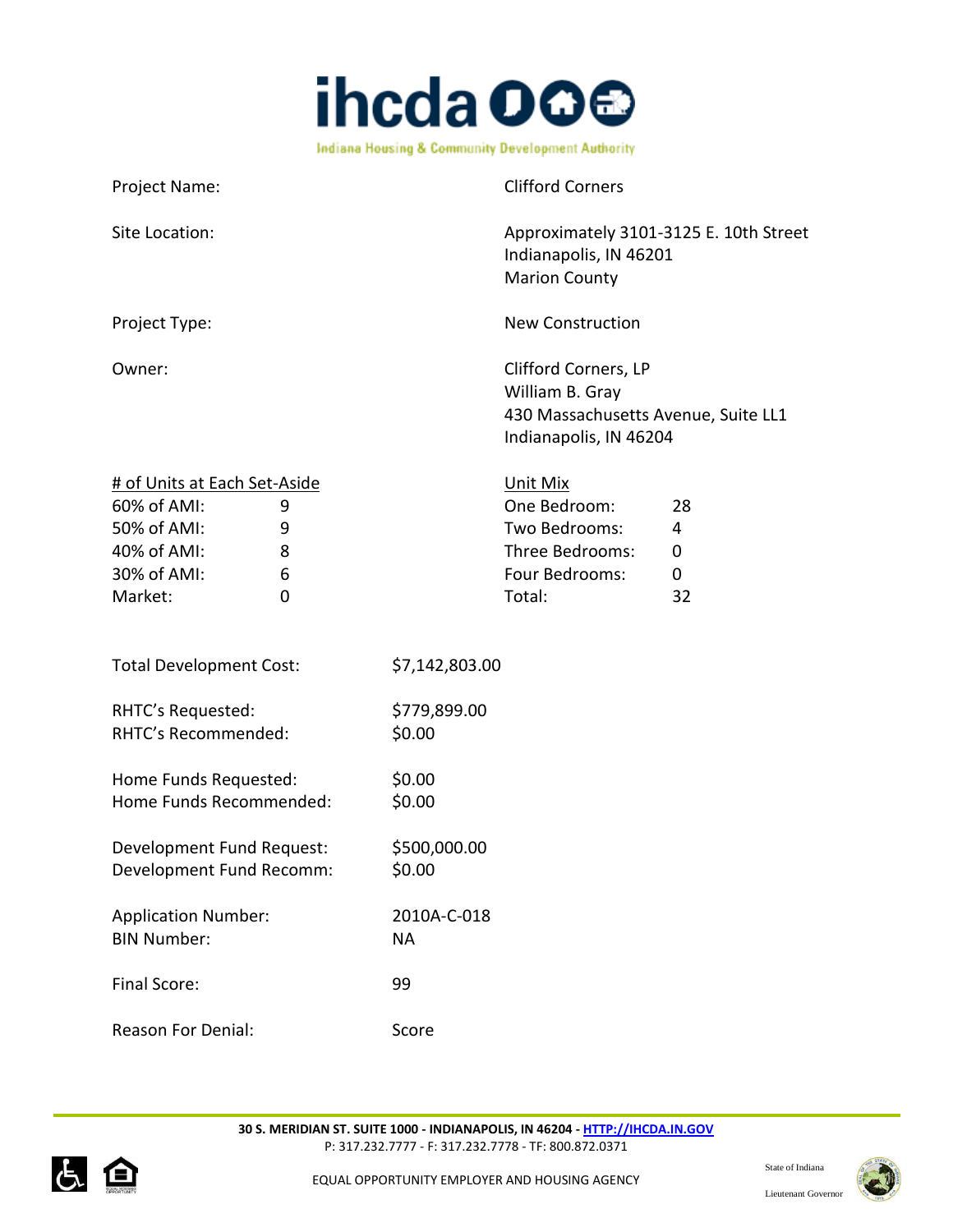

| <b>Project Name:</b> | <b>Greenwood Senior Residence</b>                                                                                                                          |
|----------------------|------------------------------------------------------------------------------------------------------------------------------------------------------------|
| Site Location:       | 3361 W County Line Road<br>Greenwood, IN 46142<br>Johnson County                                                                                           |
| Project Type:        | New Construction                                                                                                                                           |
| Owner:               | To be formed for profit subsidiary of Miller-<br>Valentine Apartments III LLC<br><b>Brian McGeady</b><br>9349 WaterStone Boulevard<br>Cincinnati, OH 45249 |

| # of Units at Each Set-Aside |    | Unit Mix        |    |
|------------------------------|----|-----------------|----|
| 60% of AMI:                  | 13 | One Bedroom:    | 25 |
| 50% of AMI:                  | 13 | Two Bedrooms:   | 20 |
| 40% of AMI:                  | 10 | Three Bedrooms: | 0  |
| 30% of AMI:                  | q  | Four Bedrooms:  | 0  |
| Market:                      |    | Total:          | 45 |

| <b>Total Development Cost:</b> | \$7,372,794.00 |
|--------------------------------|----------------|
|                                |                |

| RHTC's Requested:   | \$799,969.00 |
|---------------------|--------------|
| RHTC's Recommended: | \$0.00       |
|                     |              |

| Home Funds Requested:   | \$0.00 |
|-------------------------|--------|
| Home Funds Recommended: | \$0.00 |

Development Fund Request: \$0.00 Development Fund Recomm: \$0.00

| <b>Application Number:</b> | 2010A-C-034 |
|----------------------------|-------------|
| <b>BIN Number:</b>         | NА          |
| Final Score:               | 98.5        |
|                            |             |



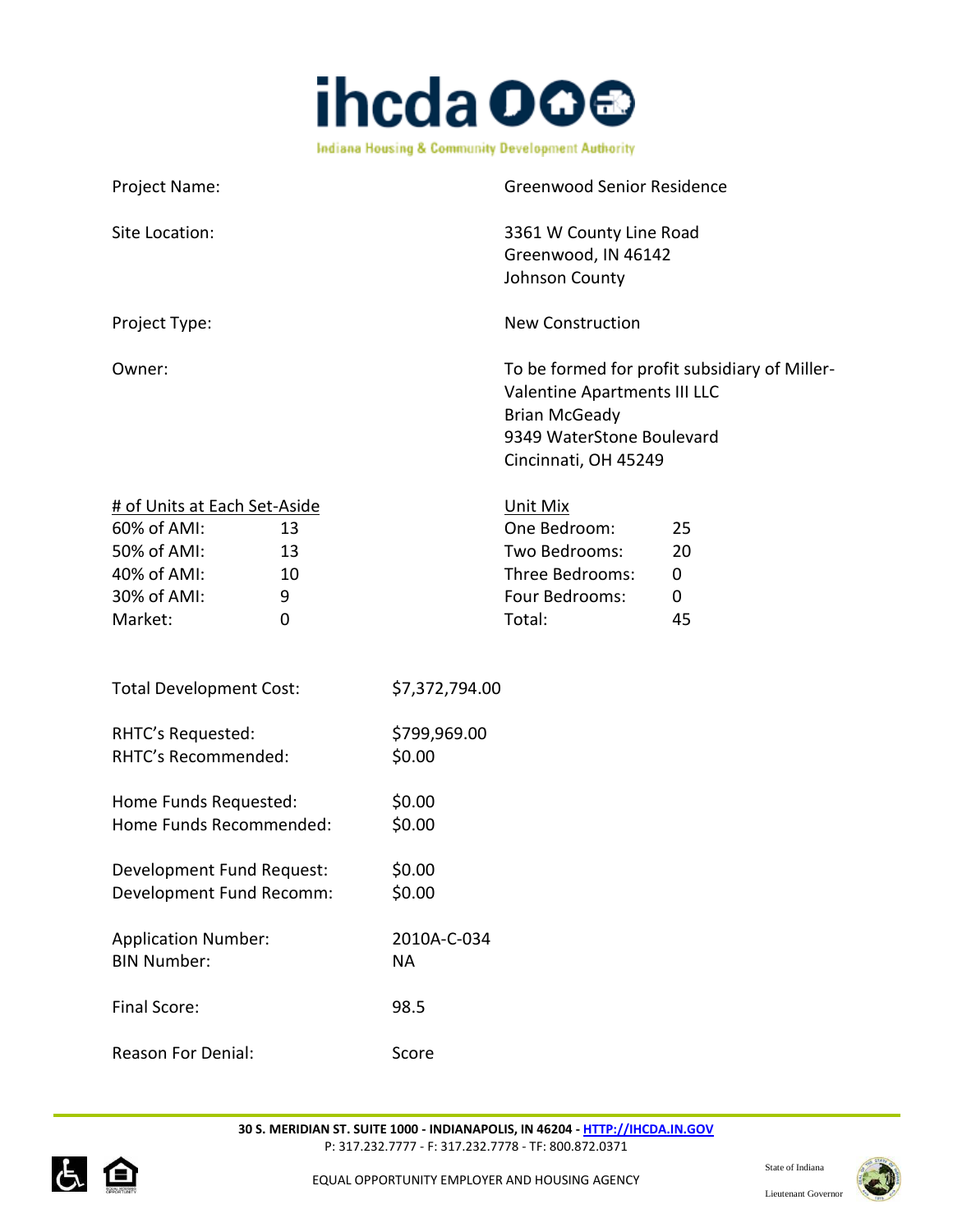

| Project Name:                                                                                                                     |                          | East Village at Avondale                                                                                      |                             |
|-----------------------------------------------------------------------------------------------------------------------------------|--------------------------|---------------------------------------------------------------------------------------------------------------|-----------------------------|
| Site Location:<br><b>Meadows Drive</b>                                                                                            |                          | SouthEast Corner of 38th Street and                                                                           |                             |
|                                                                                                                                   |                          | Indianapolis, IN 46205<br><b>Marion County</b>                                                                |                             |
| Project Type:                                                                                                                     |                          | <b>New Construction</b>                                                                                       |                             |
| Owner:                                                                                                                            |                          | East Village at Avondale, LP<br>Lance A. Swank<br>3900 Edison Lakes Parkway, Suite 201<br>Mishawaka, IN 46544 |                             |
| # of Units at Each Set-Aside<br>60% of AMI:<br>33<br>50% of AMI:<br>77<br>40% of AMI:<br>38<br>30% of AMI:<br>25<br>Market:<br>75 |                          | Unit Mix<br>One Bedroom:<br>Two Bedrooms:<br>Three Bedrooms:<br>Four Bedrooms:<br>Total:                      | 38<br>130<br>80<br>0<br>248 |
| <b>Total Development Cost:</b>                                                                                                    | \$24,804,413.00          |                                                                                                               |                             |
| RHTC's Requested:<br>RHTC's Recommended:                                                                                          | \$1,903,376.00<br>\$0.00 |                                                                                                               |                             |
| Home Funds Requested:<br>Home Funds Recommended:                                                                                  | \$0.00<br>\$0.00         |                                                                                                               |                             |
| Development Fund Request:<br>Development Fund Recomm:                                                                             | \$0.00<br>\$0.00         |                                                                                                               |                             |
| <b>Application Number:</b><br><b>BIN Number:</b>                                                                                  | 2010A-C-028<br><b>NA</b> |                                                                                                               |                             |
| Final Score:                                                                                                                      | 97.5                     |                                                                                                               |                             |
| Reason For Denial:                                                                                                                | Score                    |                                                                                                               |                             |



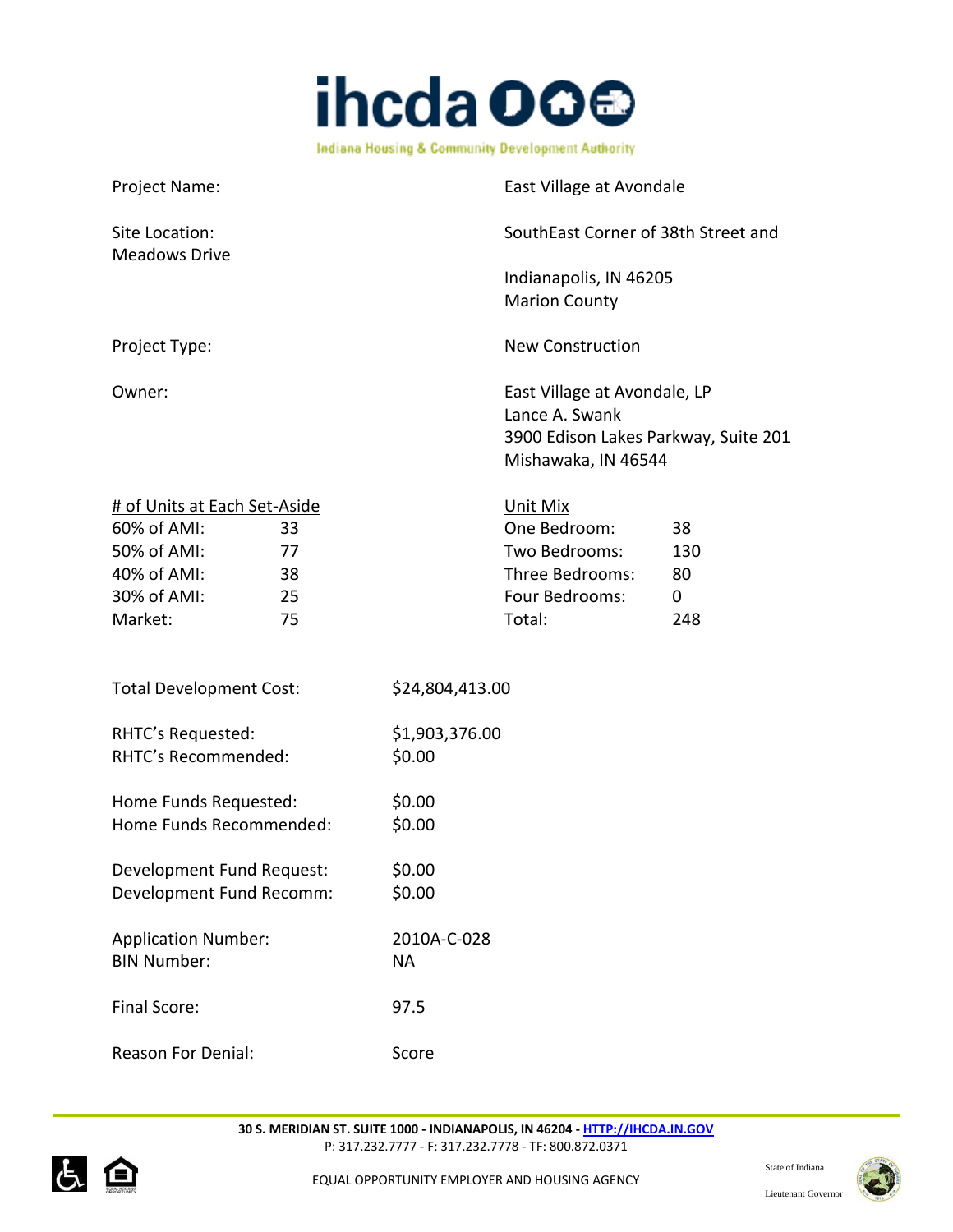

| Project Name:                                                                                       |                         |                          | Ivy Lane Apartments                                                                             |                         |
|-----------------------------------------------------------------------------------------------------|-------------------------|--------------------------|-------------------------------------------------------------------------------------------------|-------------------------|
| Site Location:                                                                                      |                         |                          | North of Hart Street<br>Vincennes, IN 47591<br><b>Knox County</b>                               |                         |
| Project Type:                                                                                       |                         |                          | <b>New Construction</b>                                                                         |                         |
| Owner:                                                                                              |                         |                          | Ivy Lane, LP<br>Bertha A. Proctor<br>525 North Fourth Street, PO Box 687<br>Vincennes, IN 47591 |                         |
| # of Units at Each Set-Aside<br>60% of AMI:<br>50% of AMI:<br>40% of AMI:<br>30% of AMI:<br>Market: | 12<br>11<br>5<br>3<br>0 |                          | Unit Mix<br>One Bedroom:<br>Two Bedrooms:<br>Three Bedrooms:<br>Four Bedrooms:<br>Total:        | 4<br>20<br>7<br>0<br>31 |
| <b>Total Development Cost:</b>                                                                      |                         | \$4,530,232.00           |                                                                                                 |                         |
| RHTC's Requested:<br>RHTC's Recommended:                                                            |                         | \$484,684.00<br>\$0.00   |                                                                                                 |                         |
| Home Funds Requested:<br>Home Funds Recommended:                                                    |                         | \$400,000.00<br>\$0.00   |                                                                                                 |                         |
| Development Fund Request:<br>Development Fund Recomm:                                               |                         | \$480,000.00<br>\$0.00   |                                                                                                 |                         |
| <b>Application Number:</b><br><b>BIN Number:</b>                                                    |                         | 2010A-C-038<br><b>NA</b> |                                                                                                 |                         |
| <b>Final Score:</b>                                                                                 |                         | 97                       |                                                                                                 |                         |
| <b>Reason For Denial:</b>                                                                           |                         | Score                    |                                                                                                 |                         |



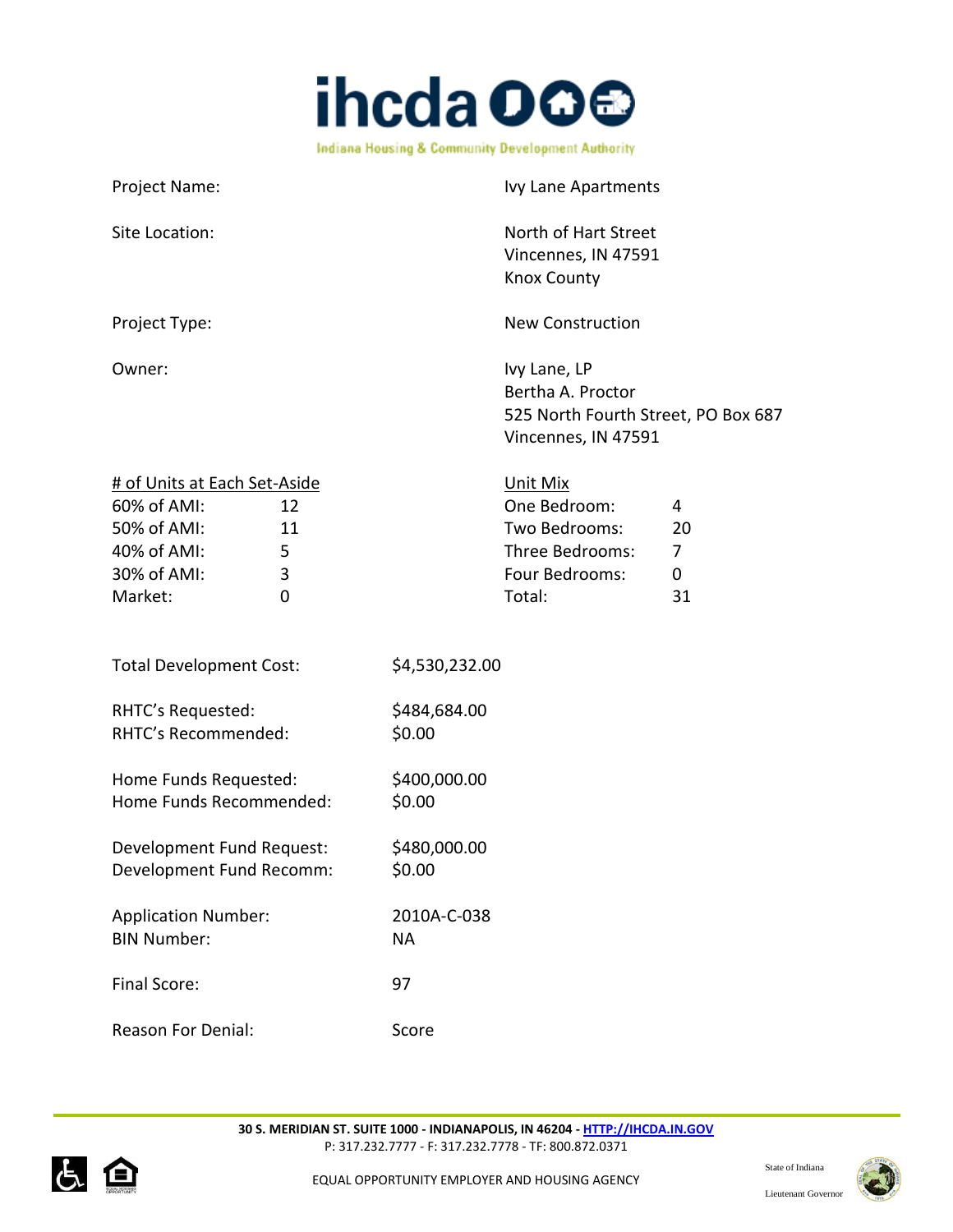

Project Name: Cottages at Sheek Road Site Location: 2111 Sheek Road Greenwood, IN 46143 Johnson County Project Type: New Construction Owner: Cottages at Sheek Road, LP Jeffrey L. Kittle 500 E. 96th Street, Suite 300 Indianapolis, IN 46240 # of Units at Each Set-Aside Unit Mix 60% of AMI: 20 One Bedroom: 50 50% of AMI: 20 Two Bedrooms: 18 40% of AMI: 15 Three Bedrooms: 0 30% of AMI: 13 13 Four Bedrooms: 0 Market: 0 Total: 68 Total Development Cost: \$8,039,589.00 RHTC's Requested: \$800,000.00 RHTC's Recommended: \$0.00 Home Funds Requested: \$300,000.00 Home Funds Recommended: \$0.00 Development Fund Request: \$500,000.00 Development Fund Recomm: \$0.00 Application Number: 2010A-C-022 BIN Number: NA Final Score: 96.5 Reason For Denial: Score



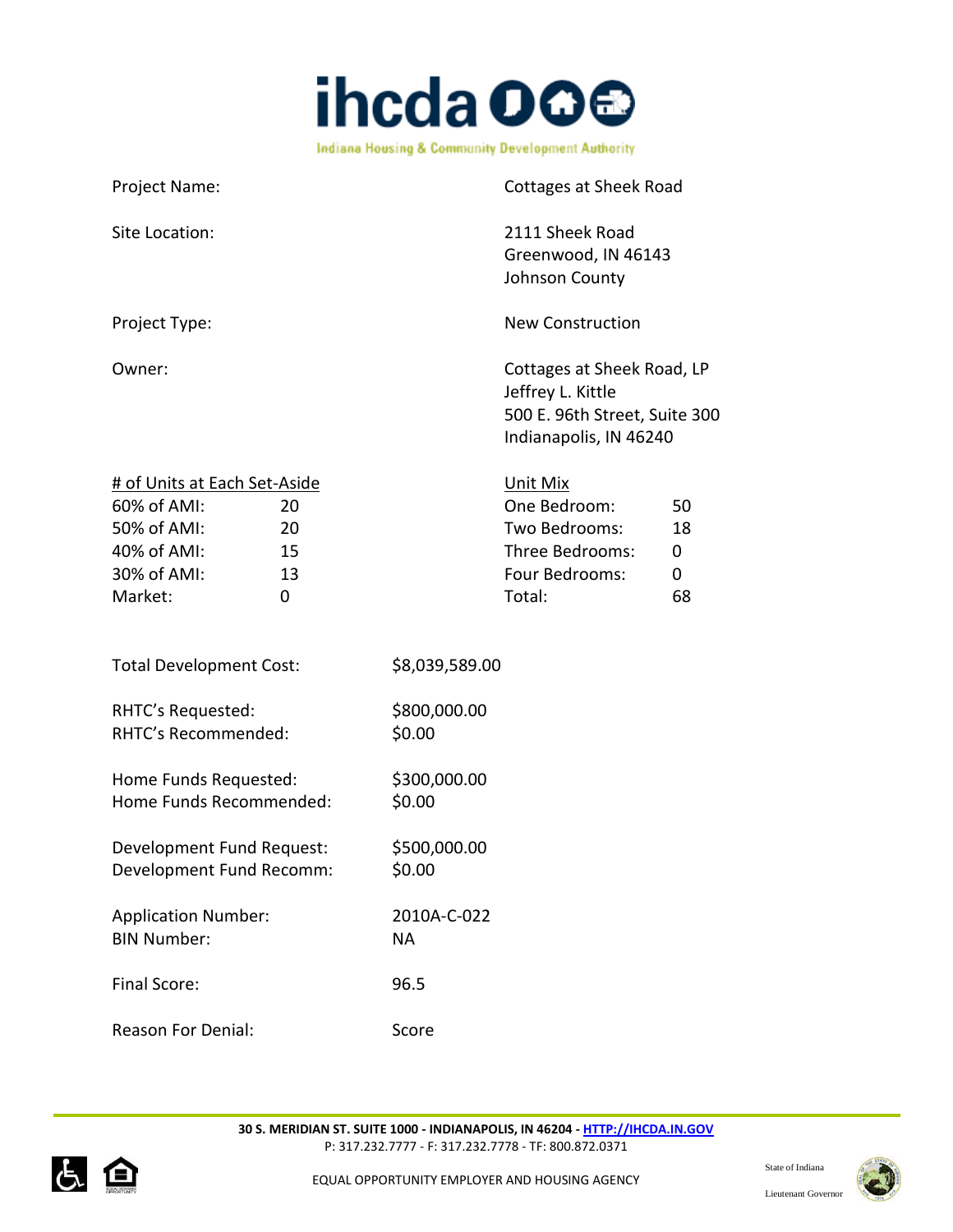

| Project Name:                                                                                                                | Hartford City Lease Purchase                                                                                                     |
|------------------------------------------------------------------------------------------------------------------------------|----------------------------------------------------------------------------------------------------------------------------------|
| Site Location:                                                                                                               | <b>Near 11 Courtyard Commons</b><br>Hartford City, IN 47348<br><b>Blackford County</b>                                           |
| Project Type:                                                                                                                | <b>New Construction</b>                                                                                                          |
| Owner:                                                                                                                       | Hartford City Lease/Purchase LP<br>Cynthia Snider<br>522 S. 13th Street<br>Decatur, IN 46733                                     |
| # of Units at Each Set-Aside<br>60% of AMI:<br>7<br>50% of AMI:<br>7<br>40% of AMI:<br>6<br>30% of AMI:<br>0<br>Market:<br>0 | Unit Mix<br>One Bedroom:<br>0<br>Two Bedrooms:<br>0<br>Three Bedrooms:<br>18<br>Four Bedrooms:<br>$\overline{2}$<br>Total:<br>20 |
| <b>Total Development Cost:</b>                                                                                               | \$3,075,415.00                                                                                                                   |
| RHTC's Requested:<br>RHTC's Recommended:                                                                                     | \$335,895.00<br>\$0.00                                                                                                           |
| Home Funds Requested:<br>Home Funds Recommended:                                                                             | \$0.00<br>\$0.00                                                                                                                 |
| Development Fund Request:<br>Development Fund Recomm:                                                                        | \$0.00<br>\$0.00                                                                                                                 |
| <b>Application Number:</b><br><b>BIN Number:</b>                                                                             | 2010A-C-035<br><b>NA</b>                                                                                                         |
| Final Score:                                                                                                                 | 96.25                                                                                                                            |
| <b>Reason For Denial:</b>                                                                                                    | Score                                                                                                                            |



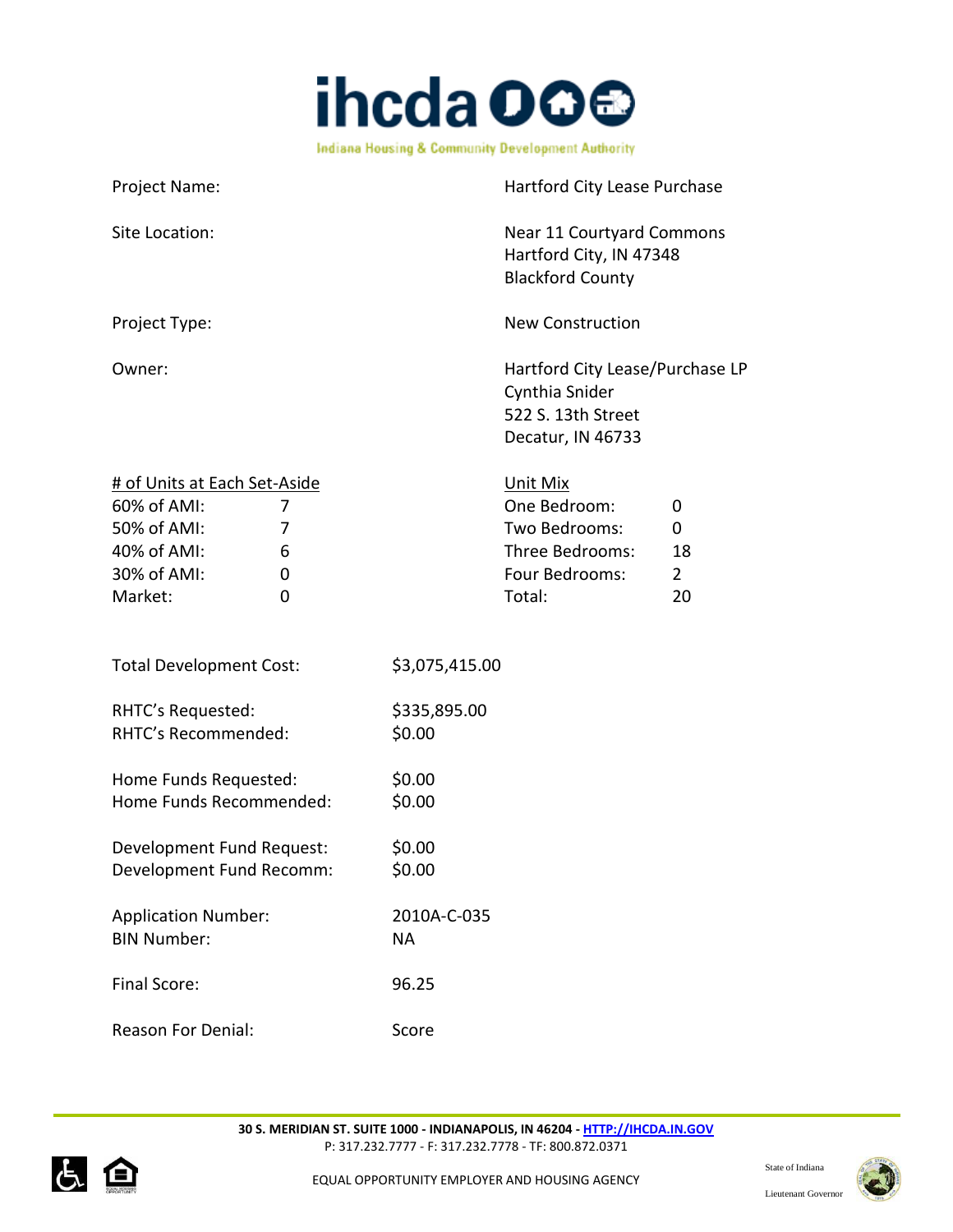

| Project Name:                                                                                                                          | Heritage Place at LaSalle Square |                                                                                                                       |                          |
|----------------------------------------------------------------------------------------------------------------------------------------|----------------------------------|-----------------------------------------------------------------------------------------------------------------------|--------------------------|
| Site Location:                                                                                                                         |                                  | Southwest Corner of Bendix Street<br>South Bend, IN 46628<br>St. Joseph County                                        |                          |
| Project Type:                                                                                                                          |                                  | <b>New Construction</b>                                                                                               |                          |
| Owner:                                                                                                                                 |                                  | Heritage Place at LaSalle Square, LP<br>Lance A. Swank<br>3900 Edison Lakes Parkway, Suite 201<br>Mishawaka, IN 46545 |                          |
| # of Units at Each Set-Aside<br>60% of AMI:<br>39<br>50% of AMI:<br>17<br>40% of AMI:<br>16<br>30% of AMI:<br>0<br>Market:<br>$\Omega$ |                                  | Unit Mix<br>One Bedroom:<br>Two Bedrooms:<br>Three Bedrooms:<br>Four Bedrooms:<br>Total:                              | 28<br>44<br>0<br>0<br>72 |
| <b>Total Development Cost:</b>                                                                                                         | \$7,189,669.00                   |                                                                                                                       |                          |
| RHTC's Requested:<br>RHTC's Recommended:                                                                                               | \$749,334.00<br>\$0.00           |                                                                                                                       |                          |
| Home Funds Requested:<br>Home Funds Recommended:                                                                                       | \$0.00<br>\$0.00                 |                                                                                                                       |                          |
| Development Fund Request:<br>Development Fund Recomm:                                                                                  | \$0.00<br>\$0.00                 |                                                                                                                       |                          |
| <b>Application Number:</b><br><b>BIN Number:</b>                                                                                       | 2010A-C-036<br><b>NA</b>         |                                                                                                                       |                          |
| Final Score:                                                                                                                           | 96                               |                                                                                                                       |                          |
| Reason For Denial:                                                                                                                     | Score                            |                                                                                                                       |                          |



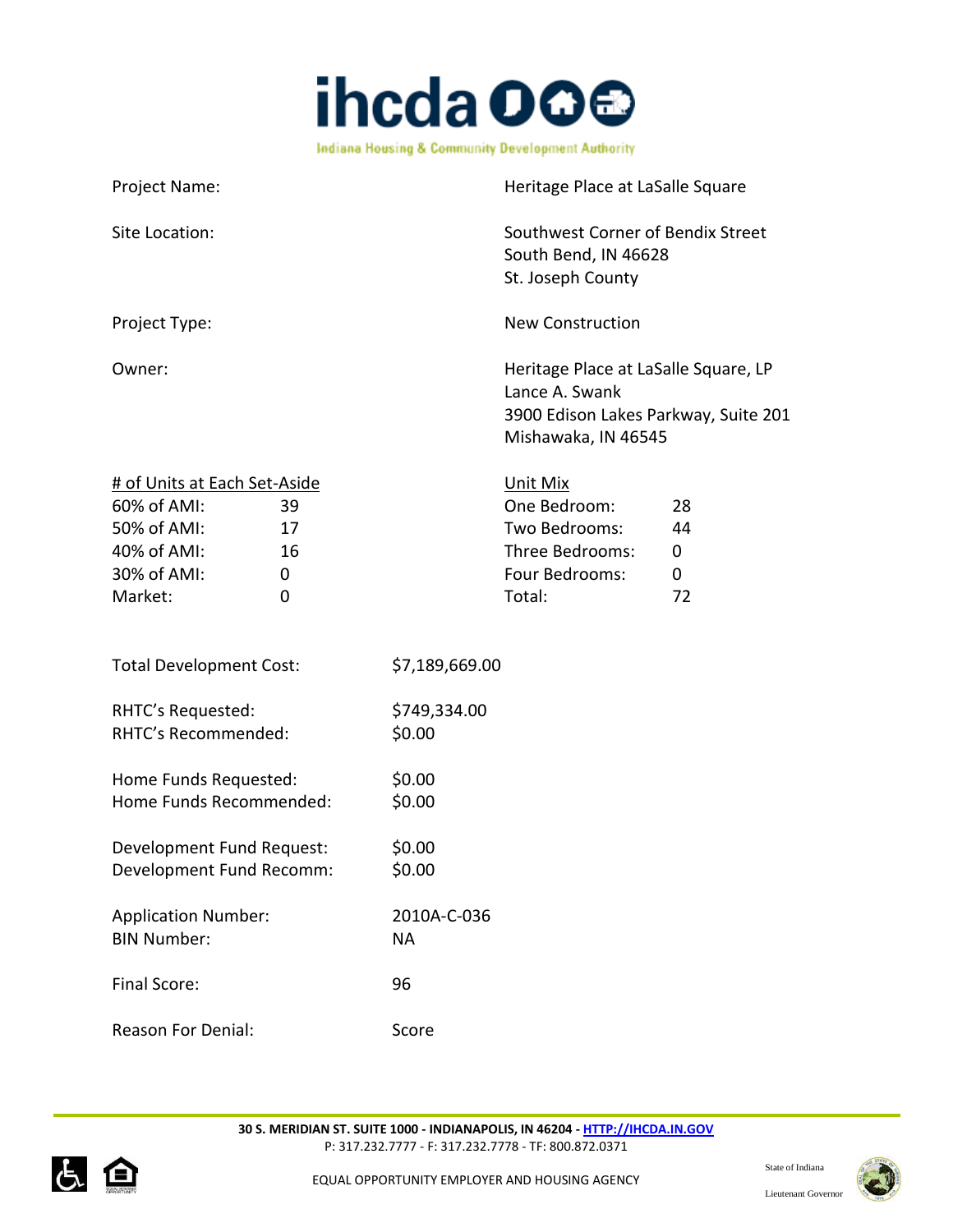

Project Name: Commons at Wynne Farms Site Location: Southeast corner of Dan Jones Road and CR3000N Brownsburg, IN 46112 Hendricks County Project Type: New Construction Owner: Commons at Wynne Farms, LP Patrick G. Cockrum 1001 Sycamore Lane, PO Box 369 Danville, IN 46204

| # of Units at Each Set-Aside |    | Unit Mix        |    |
|------------------------------|----|-----------------|----|
| 60% of AMI:                  |    | One Bedroom:    | 22 |
| 50% of AMI:                  | 21 | Two Bedrooms:   | 30 |
| 40% of AMI:                  | 18 | Three Bedrooms: | 14 |
| 30% of AMI:                  | 14 | Four Bedrooms:  | 6  |
| Market:                      |    | Total:          | 77 |

| <b>Total Development Cost:</b> | \$8,205,600.00 |
|--------------------------------|----------------|
|--------------------------------|----------------|

| RHTC's Requested:   | \$800,000.00 |
|---------------------|--------------|
| RHTC's Recommended: | \$0.00       |

Home Funds Requested: \$250,000.00 Home Funds Recommended: \$0.00

Development Fund Request: \$500,000.00 Development Fund Recomm: \$0.00

Application Number: 2010A-C-021 BIN Number: NA Final Score: 95.5

Reason For Denial: Score



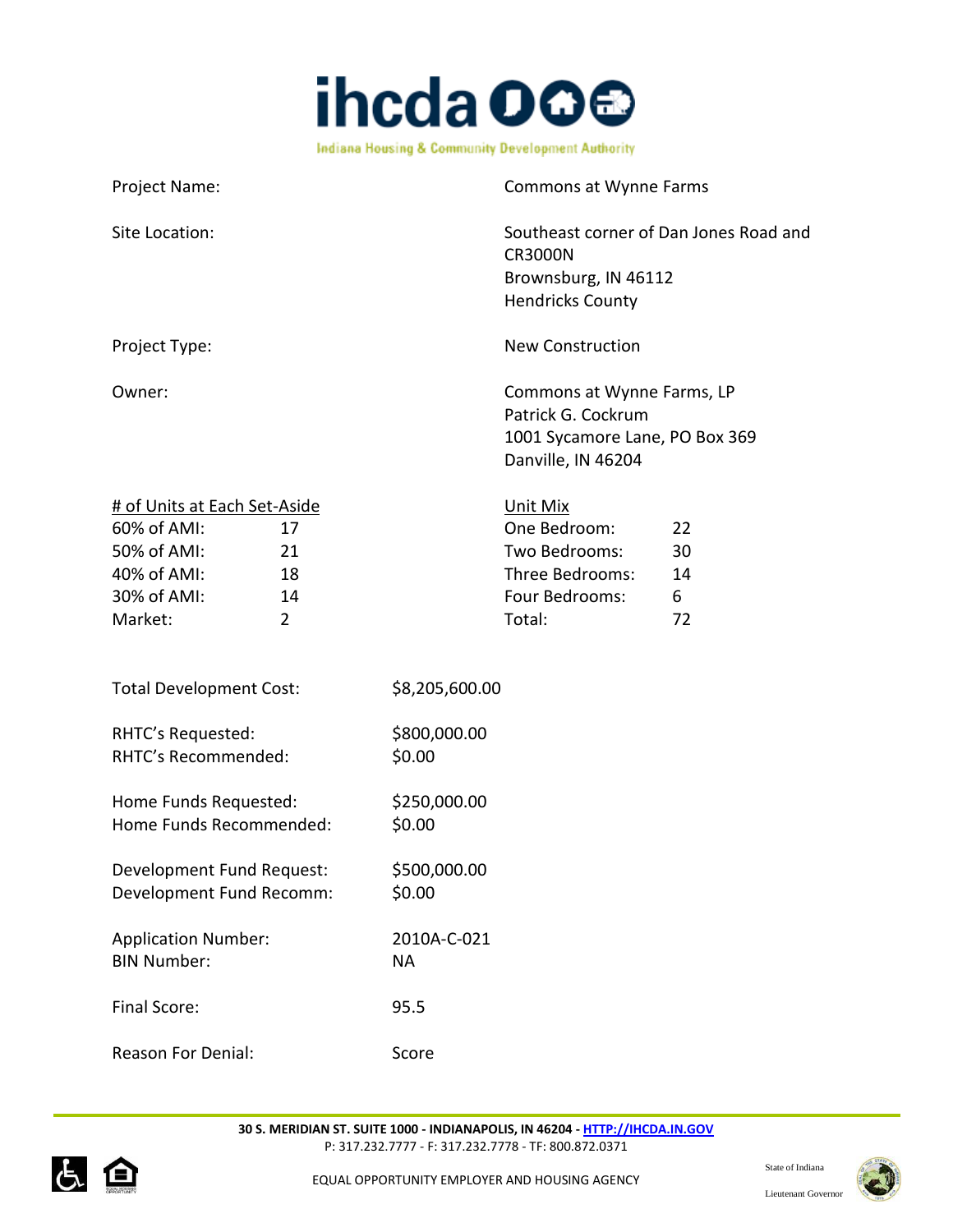

| Project Name:                                                                                                                  |                          | Chaplegate Senior                                                                                                   |
|--------------------------------------------------------------------------------------------------------------------------------|--------------------------|---------------------------------------------------------------------------------------------------------------------|
| Site Location:                                                                                                                 |                          | Intersection of Klondike & US Rt. 52<br>West Lafayette, IN 47906<br><b>Tippecanoe County</b>                        |
| Project Type:                                                                                                                  |                          | <b>New Construction</b>                                                                                             |
| Owner:                                                                                                                         |                          | Chapelgate Senior, LP<br>Joseph E. Whitsett<br>55 Monument Circle, Suite 201<br>Indianapolis, IN 46204              |
| # of Units at Each Set-Aside<br>60% of AMI:<br>10<br>50% of AMI:<br>10<br>40% of AMI:<br>8<br>30% of AMI:<br>7<br>Market:<br>0 |                          | Unit Mix<br>One Bedroom:<br>0<br>Two Bedrooms:<br>35<br>Three Bedrooms:<br>0<br>Four Bedrooms:<br>0<br>Total:<br>35 |
| <b>Total Development Cost:</b>                                                                                                 | \$5,746,206.00           |                                                                                                                     |
| RHTC's Requested:<br>RHTC's Recommended:                                                                                       | \$602,424.00<br>\$0.00   |                                                                                                                     |
| Home Funds Requested:<br>Home Funds Recommended:                                                                               | \$0.00<br>\$0.00         |                                                                                                                     |
| Development Fund Request:<br>Development Fund Recomm:                                                                          | \$500,000.00<br>\$0.00   |                                                                                                                     |
| <b>Application Number:</b><br><b>BIN Number:</b>                                                                               | 2010A-C-014<br><b>NA</b> |                                                                                                                     |
| Final Score:                                                                                                                   | 95                       |                                                                                                                     |
| Reason For Denial:                                                                                                             | Score                    |                                                                                                                     |



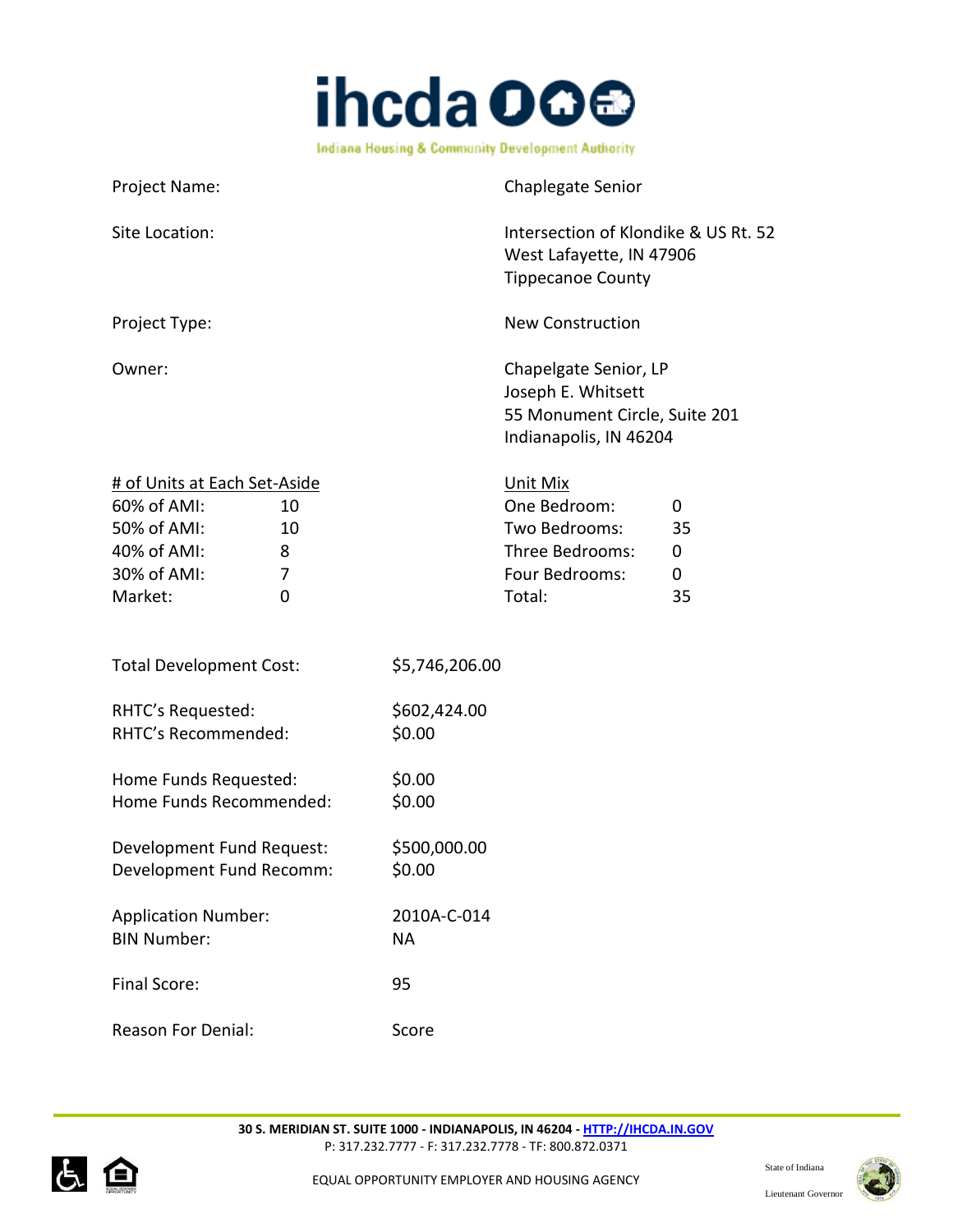

| Project Name:                                                                                                                    |                          | <b>Cloverleaf Apartments</b>                                                                          |                                      |
|----------------------------------------------------------------------------------------------------------------------------------|--------------------------|-------------------------------------------------------------------------------------------------------|--------------------------------------|
| Site Location:                                                                                                                   |                          | 835 Cloverleaf Terrace<br>Indianapolis, IN 46241<br><b>Marion County</b>                              |                                      |
| Project Type:                                                                                                                    |                          | <b>Aquisition Rehab</b>                                                                               |                                      |
| Owner:                                                                                                                           |                          | Clifford Corners, LP<br>David Cooper<br>430 Massachusetts Avenue, Suite LL1<br>Indianapolis, IN 46204 |                                      |
| # of Units at Each Set-Aside<br>60% of AMI:<br>54<br>50% of AMI:<br>56<br>40% of AMI:<br>49<br>30% of AMI:<br>35<br>Market:<br>0 |                          | Unit Mix<br>One Bedroom:<br>Two Bedrooms:<br>Three Bedrooms:<br>Four Bedrooms:<br>Total:              | 64<br>98<br>32<br>$\mathbf 0$<br>194 |
| <b>Total Development Cost:</b>                                                                                                   | \$9,900,000.00           |                                                                                                       |                                      |
| RHTC's Requested:<br>RHTC's Recommended:                                                                                         | \$647,100.00<br>\$0.00   |                                                                                                       |                                      |
| Home Funds Requested:<br>Home Funds Recommended:                                                                                 | \$0.00<br>\$0.00         |                                                                                                       |                                      |
| Development Fund Request:<br>Development Fund Recomm:                                                                            | \$0.00<br>\$0.00         |                                                                                                       |                                      |
| <b>Application Number:</b><br><b>BIN Number:</b>                                                                                 | 2010A-C-019<br><b>NA</b> |                                                                                                       |                                      |
| Final Score:                                                                                                                     | 95                       |                                                                                                       |                                      |
| <b>Reason For Denial:</b>                                                                                                        | Score                    |                                                                                                       |                                      |



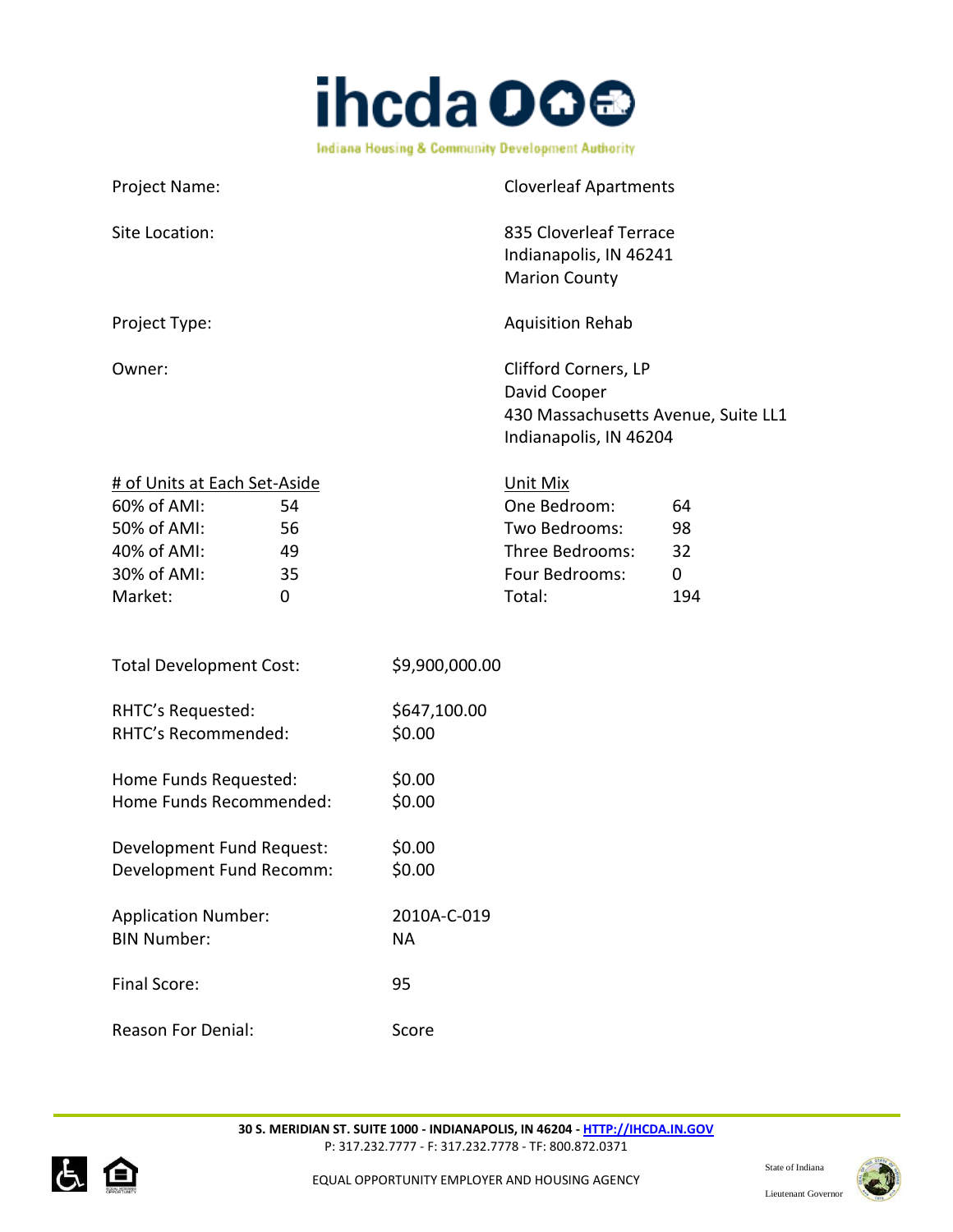

| Project Name:                                                                                                                          | <b>Adams County Lease Purchase</b>                                                                                                                    |                         |
|----------------------------------------------------------------------------------------------------------------------------------------|-------------------------------------------------------------------------------------------------------------------------------------------------------|-------------------------|
| Site Location:                                                                                                                         | a: Nr. 1032 E. Ridge Dr.<br>Decatur, IN 46733<br>a(2): Nr. 116 W. Chapel Chase Dr.<br>Decatur, IN 46733<br>b: Nr 1365 Glenwood Ct.<br>Berne, IN 46711 |                         |
|                                                                                                                                        | <b>Adams County</b>                                                                                                                                   |                         |
| Project Type:                                                                                                                          | <b>Aquisition Rehab</b>                                                                                                                               |                         |
| Owner:                                                                                                                                 | Adams County Lease/Purchase, LP<br>Cynthia Snider<br>522 S. 13th Street<br>Decatur, IN 46733                                                          |                         |
| # of Units at Each Set-Aside<br>60% of AMI:<br>9<br>50% of AMI:<br>9<br>40% of AMI:<br>8<br>30% of AMI:<br>$\mathbf 0$<br>Market:<br>0 | Unit Mix<br>One Bedroom:<br>Two Bedrooms:<br>Three Bedrooms:<br>Four Bedrooms:<br>Total:                                                              | 0<br>0<br>23<br>3<br>26 |
| <b>Total Development Cost:</b>                                                                                                         | \$4,107,340.00                                                                                                                                        |                         |
| RHTC's Requested:<br>RHTC's Recommended:                                                                                               | \$432,799.00<br>\$0.00                                                                                                                                |                         |
| Home Funds Requested:<br>Home Funds Recommended:                                                                                       | \$0.00<br>\$0.00                                                                                                                                      |                         |
| Development Fund Request:<br>Development Fund Recomm:                                                                                  | \$0.00<br>\$0.00                                                                                                                                      |                         |
| <b>Application Number:</b><br><b>BIN Number:</b>                                                                                       | 2010A-C-003<br><b>NA</b>                                                                                                                              |                         |



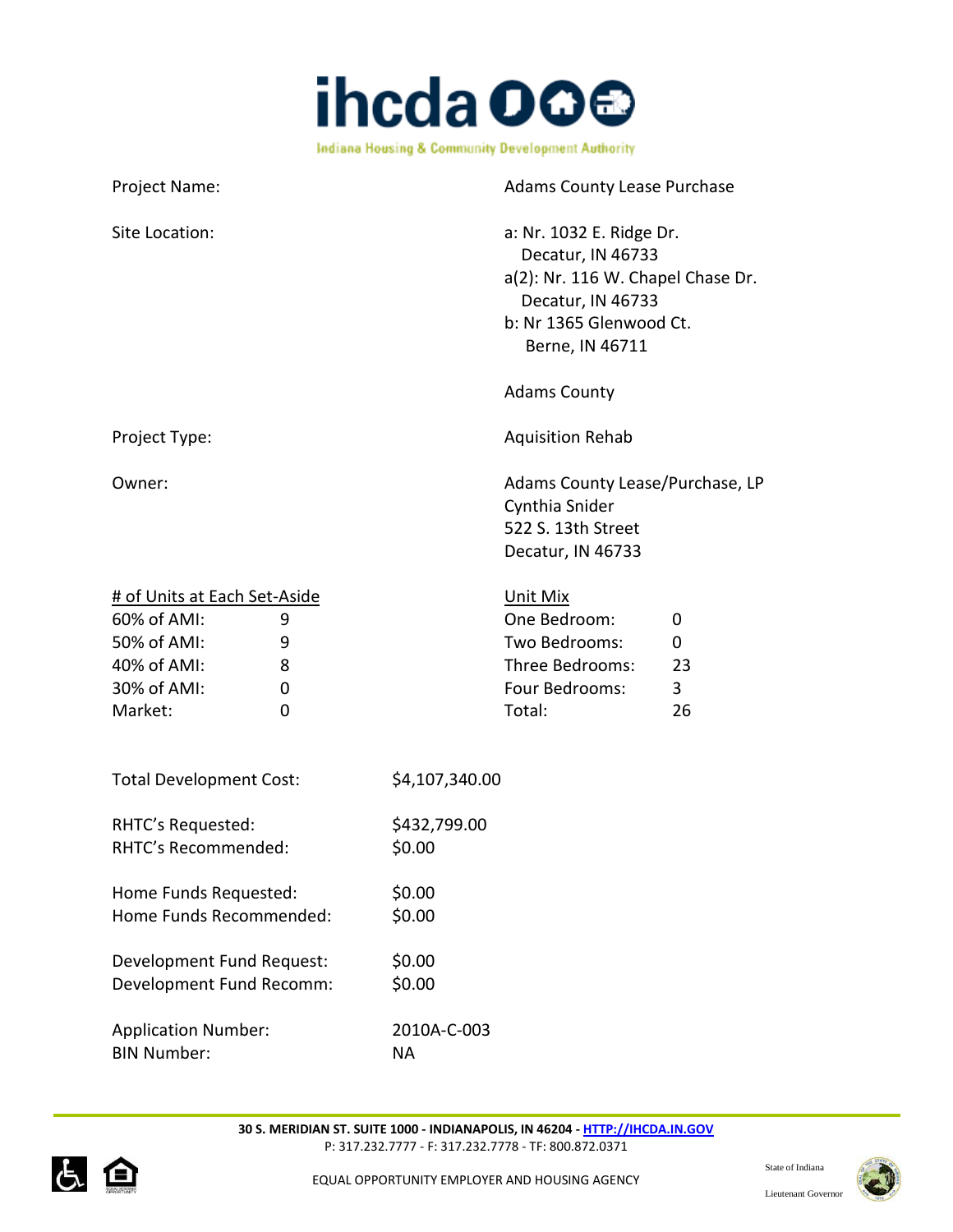Final Score: 94

Reason For Denial: Score



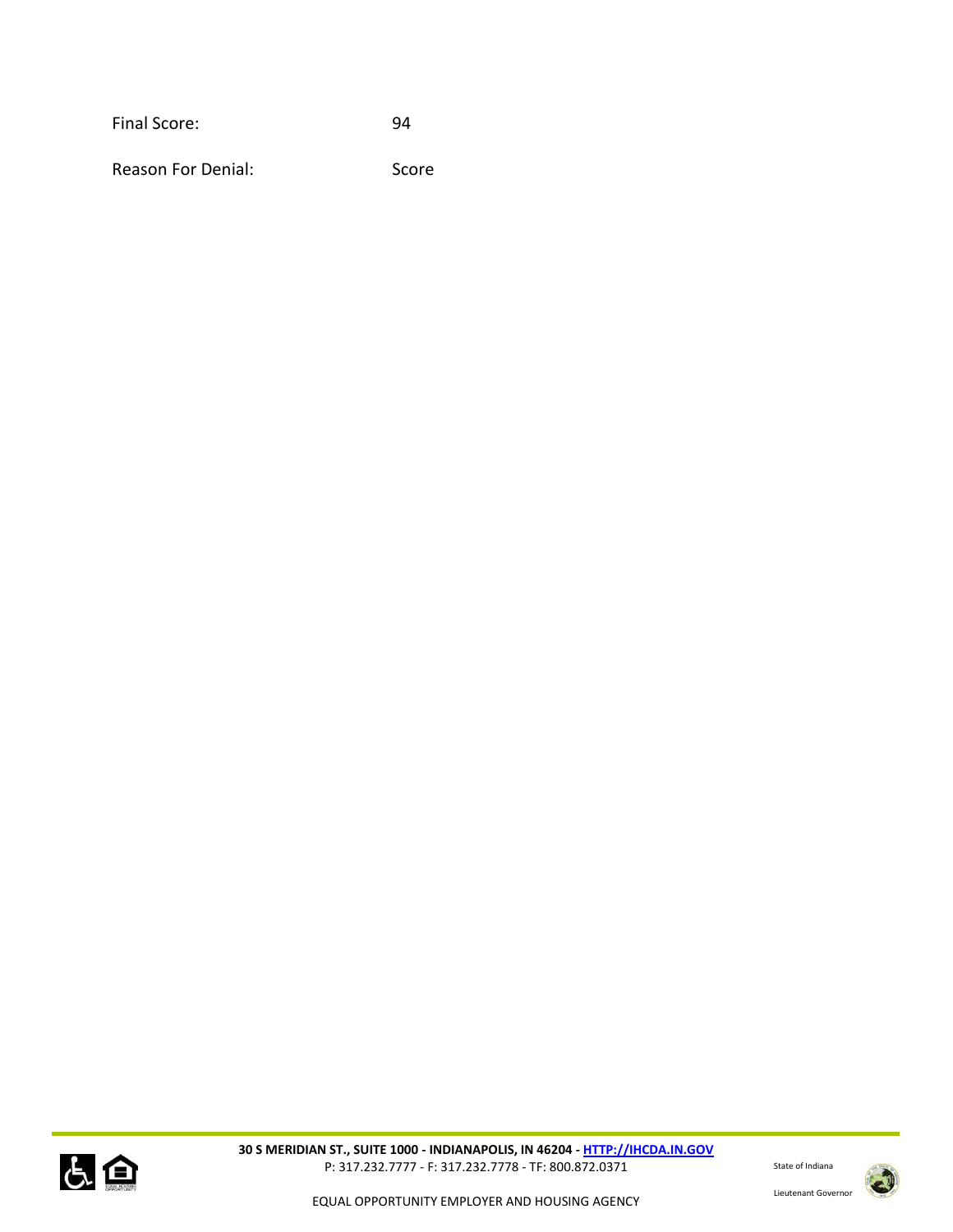

Project Name: Version of the Uptown Apartments Site Location: 4900 and 5000 Block of College Ave. West Side Indianapolis, IN 46205 Marion County Project Type: New Construction Owner: Uptown Apartments, LP Beth L. Miller 10023 Franklin Court Indianapolis, IN 46204 # of Units at Each Set-Aside Unit Mix Efficiency: 32 60% of AMI: 21 One Bedroom: 27 50% of AMI: 32 Two Bedrooms: 13 40% of AMI: 19 Three Bedrooms: 0 30% of AMI: 0 Four Bedrooms: 0 Market: 0 0 0 Total: 72 Total Development Cost: \$13,721,793.00 RHTC's Requested: \$1,257,995.00 RHTC's Recommended: \$0.00 Home Funds Requested: \$0.00 Home Funds Recommended: \$0.00 Development Fund Request: \$0.00 Development Fund Recomm: \$0.00 Application Number: 2010A-C-063 BIN Number: NA Final Score: 88.5 Reason For Denial: Score



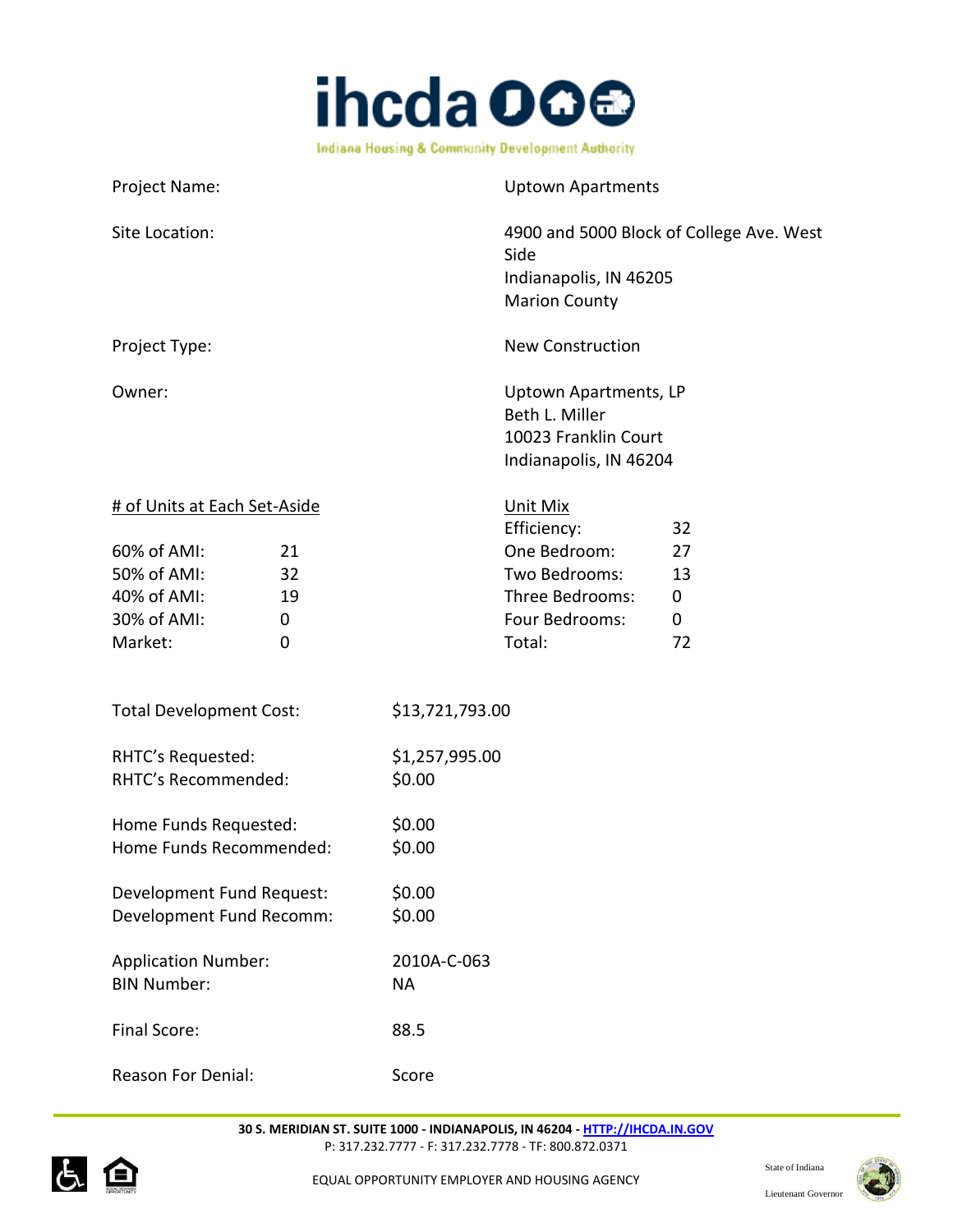

| Project Name:                                                                                       |                                           |                          | <b>Brownsburg Senior Living</b>                                                                        |                                     |
|-----------------------------------------------------------------------------------------------------|-------------------------------------------|--------------------------|--------------------------------------------------------------------------------------------------------|-------------------------------------|
| Site Location:                                                                                      |                                           |                          | 24 Maple Lane<br>Brownsburg, IN 46112<br><b>Hendricks County</b>                                       |                                     |
| Project Type:                                                                                       |                                           |                          | <b>New Construction</b>                                                                                |                                     |
| Owner:                                                                                              |                                           |                          | Brownsburg Senior Living, LP<br><b>Blake Jackson</b><br>6900 South Gray Road<br>Indianapolis, IN 46237 |                                     |
| # of Units at Each Set-Aside<br>60% of AMI:<br>50% of AMI:<br>40% of AMI:<br>30% of AMI:<br>Market: | 46<br>22<br>28<br>$\mathbf 0$<br>$\Omega$ |                          | Unit Mix<br>One Bedroom:<br>Two Bedrooms:<br>Three Bedrooms:<br>Four Bedrooms:<br>Total:               | 18<br>66<br>12<br>$\mathbf 0$<br>96 |
| <b>Total Development Cost:</b>                                                                      |                                           | \$12,120,080.00          |                                                                                                        |                                     |
| RHTC's Requested:<br>RHTC's Recommended:                                                            |                                           | \$1,200,000.00<br>\$0.00 |                                                                                                        |                                     |
| Home Funds Requested:<br>Home Funds Recommended:                                                    |                                           | \$0.00<br>\$0.00         |                                                                                                        |                                     |
| Development Fund Request:<br>Development Fund Recomm:                                               |                                           | \$500,000.00<br>\$0.00   |                                                                                                        |                                     |
| <b>Application Number:</b><br><b>BIN Number:</b>                                                    |                                           | 2010A-C-011<br><b>NA</b> |                                                                                                        |                                     |
| Final Score:                                                                                        |                                           | 80.5                     |                                                                                                        |                                     |
| <b>Reason For Denial:</b>                                                                           |                                           | Score                    |                                                                                                        |                                     |



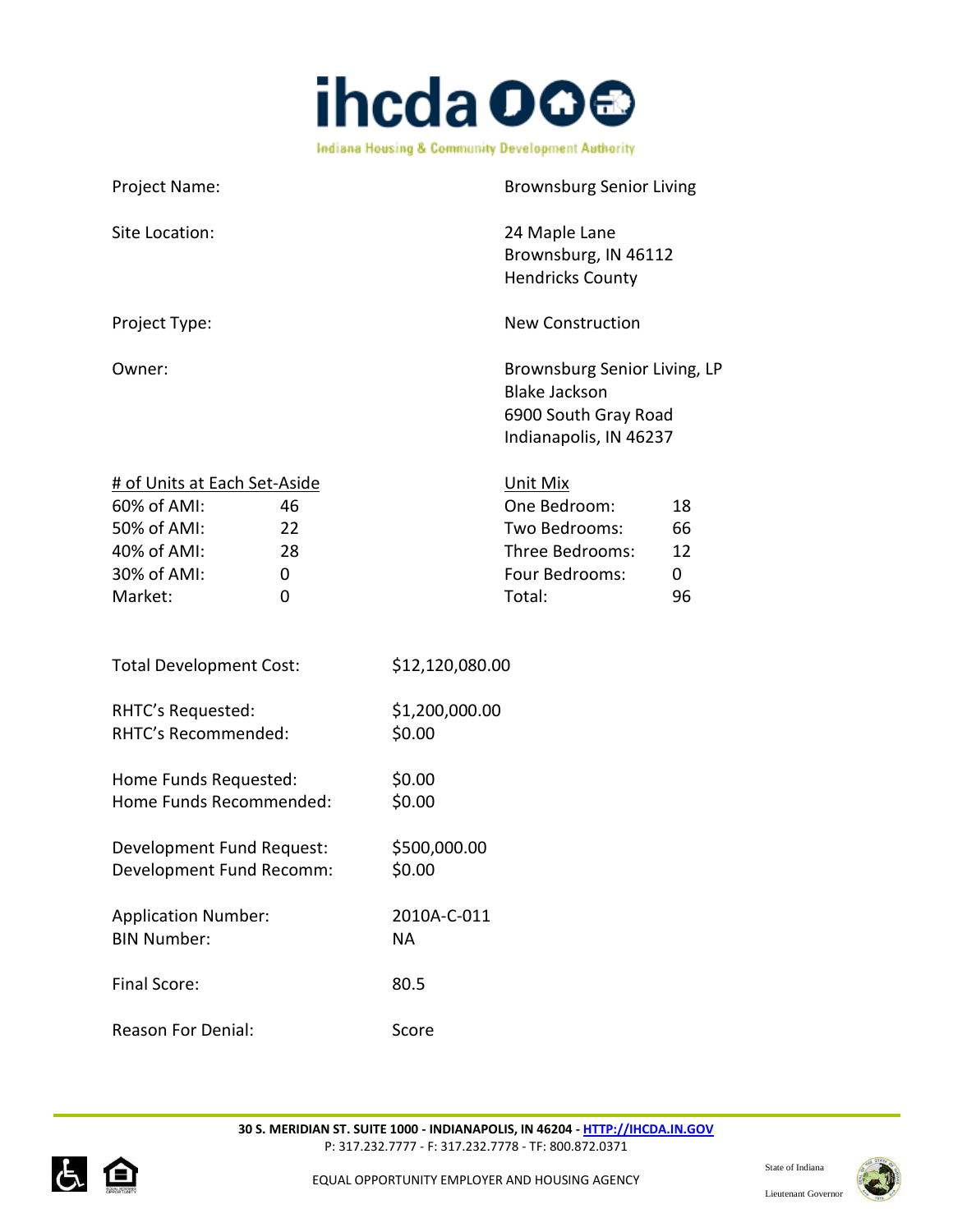

| Project Name:                                                                                                                |                          | <b>Chesapeake Landing</b>                                                                                |                         |
|------------------------------------------------------------------------------------------------------------------------------|--------------------------|----------------------------------------------------------------------------------------------------------|-------------------------|
| Site Location:                                                                                                               |                          | South of Baybridge Lane<br>Columbia City, IN 46725<br><b>Whitley County</b>                              |                         |
| Project Type:                                                                                                                |                          | <b>New Construction</b>                                                                                  |                         |
| Owner:                                                                                                                       |                          | Chesapeake Landing Lease Purchase, LP<br>David Lehman<br>107 N. Walnut Street<br>Columbia City, IN 46725 |                         |
| # of Units at Each Set-Aside<br>60% of AMI:<br>8<br>50% of AMI:<br>9<br>40% of AMI:<br>8<br>30% of AMI:<br>0<br>Market:<br>0 |                          | Unit Mix<br>One Bedroom:<br>Two Bedrooms:<br>Three Bedrooms:<br>Four Bedrooms:<br>Total:                 | 0<br>0<br>19<br>6<br>25 |
| <b>Total Development Cost:</b>                                                                                               | \$3,958,871.00           |                                                                                                          |                         |
| RHTC's Requested:<br>RHTC's Recommended:                                                                                     | \$384,541.00<br>\$0.00   |                                                                                                          |                         |
| Home Funds Requested:<br>Home Funds Recommended:                                                                             | \$400,000.00<br>\$0.00   |                                                                                                          |                         |
| Development Fund Request:<br>Development Fund Recomm:                                                                        | \$0.00<br>\$0.00         |                                                                                                          |                         |
| <b>Application Number:</b><br><b>BIN Number:</b>                                                                             | 2010A-C-016<br><b>NA</b> |                                                                                                          |                         |
| Final Score:                                                                                                                 | 77                       |                                                                                                          |                         |
| Reason For Denial:                                                                                                           | Score                    |                                                                                                          |                         |



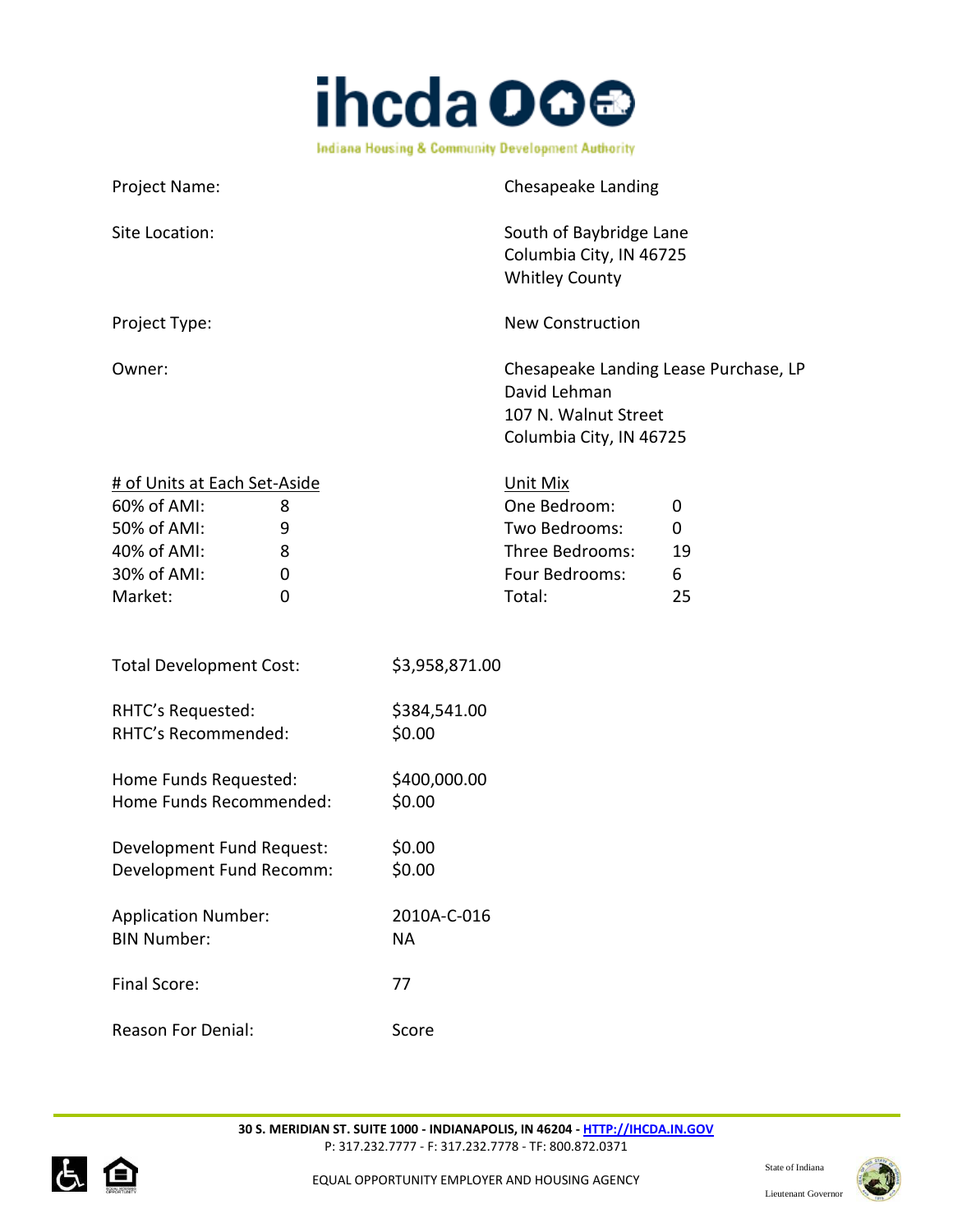

| Project Name:                                                                                       |                       |                        | <b>Cranberry Acres</b>                                                                   |                         |
|-----------------------------------------------------------------------------------------------------|-----------------------|------------------------|------------------------------------------------------------------------------------------|-------------------------|
| Site Location:                                                                                      |                       |                        | South of Cranberry Run<br>Avilla, IN 46710<br>Noble County                               |                         |
| Project Type:                                                                                       |                       |                        | <b>New Construction</b>                                                                  |                         |
| Owner:                                                                                              |                       |                        | Cranberry Acres, LP<br>David Lehman<br>107 N. Walnut Street<br>Columbia City, IN 46725   |                         |
| # of Units at Each Set-Aside<br>60% of AMI:<br>50% of AMI:<br>40% of AMI:<br>30% of AMI:<br>Market: | 7<br>8<br>5<br>0<br>0 |                        | Unit Mix<br>One Bedroom:<br>Two Bedrooms:<br>Three Bedrooms:<br>Four Bedrooms:<br>Total: | 0<br>0<br>17<br>3<br>20 |
| <b>Total Development Cost:</b>                                                                      |                       | \$3,958,871.00         |                                                                                          |                         |
| RHTC's Requested:<br>RHTC's Recommended:                                                            |                       | \$302,649.00<br>\$0.00 |                                                                                          |                         |
| Home Funds Requested:<br>Home Funds Recommended:                                                    |                       | \$400,000.00<br>\$0.00 |                                                                                          |                         |
| Development Fund Request:                                                                           |                       | \$0.00                 |                                                                                          |                         |

Development Fund Recomm: \$0.00 Application Number: 2010A-C-024 BIN Number: NA Final Score: 74.25

Reason For Denial: Score



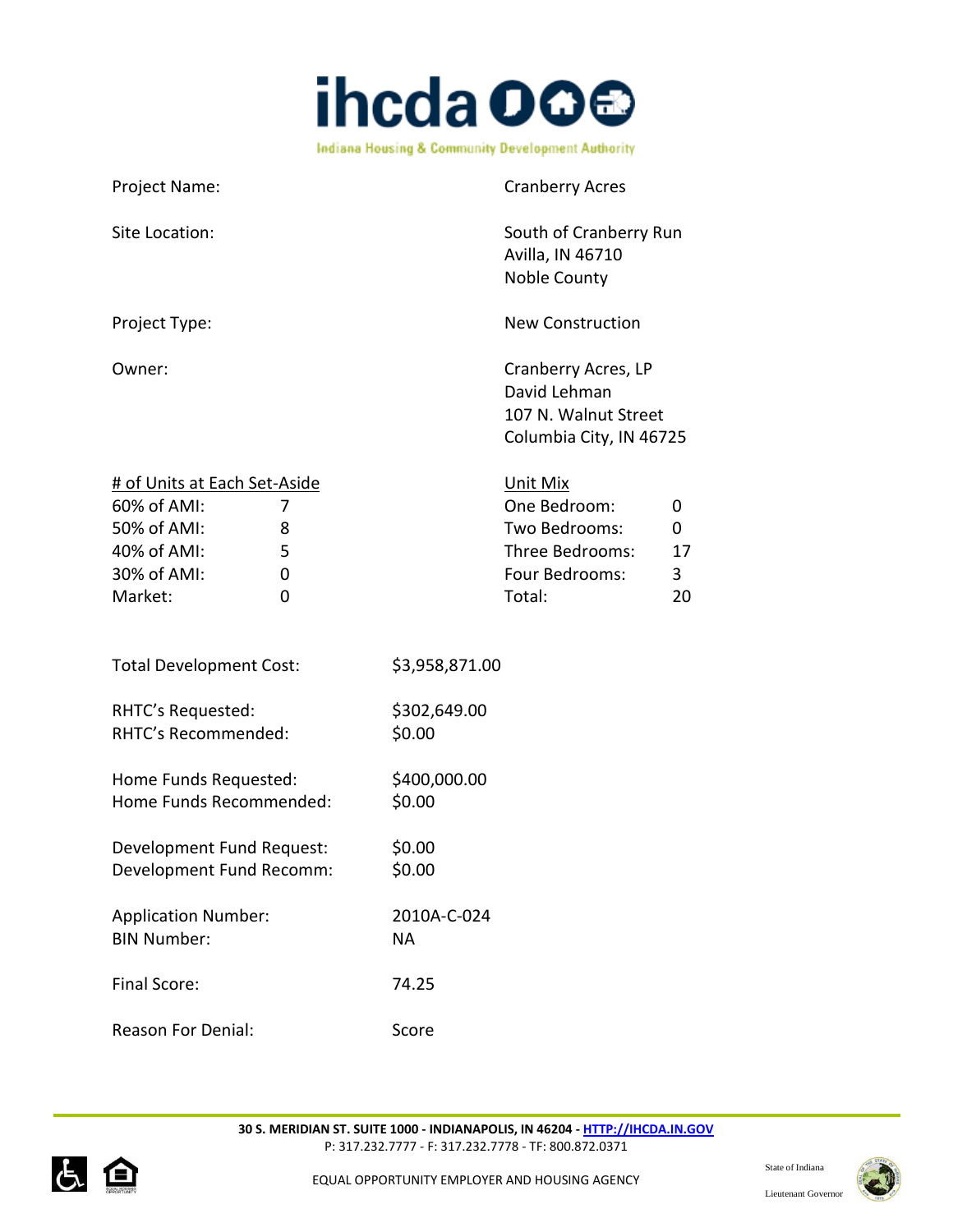

| Project Name:                                                                                                                 |                          | 1733 North Meridian                                                                                    |                                  |
|-------------------------------------------------------------------------------------------------------------------------------|--------------------------|--------------------------------------------------------------------------------------------------------|----------------------------------|
| Site Location:                                                                                                                |                          | 1733 N. Meridian Street<br>Indianapolis, IN 46202<br><b>Marion County</b>                              |                                  |
| Project Type:                                                                                                                 |                          | Rehab                                                                                                  |                                  |
| Owner:                                                                                                                        |                          | 1733 Apartments LP<br>William B. Gray<br>430 Massachusetts Avenue, Suite LL1<br>Indianapolis, IN 46204 |                                  |
| # of Units at Each Set-Aside<br>60% of AMI:<br>7<br>50% of AMI:<br>10<br>40% of AMI:<br>7<br>30% of AMI:<br>0<br>Market:<br>0 |                          | Unit Mix<br>One Bedroom:<br>Two Bedrooms:<br>Three Bedrooms:<br>Four Bedrooms:<br>Total:               | 24<br>$\mathbf 0$<br>0<br>0<br>0 |
| <b>Total Development Cost:</b>                                                                                                | \$4,754,719.00           |                                                                                                        |                                  |
| RHTC's Requested:<br>RHTC's Recommended:                                                                                      | \$416,796.00<br>\$0.00   |                                                                                                        |                                  |
| Home Funds Requested:<br>Home Funds Recommended:                                                                              | \$0.00<br>\$0.00         |                                                                                                        |                                  |
| Development Fund Request:<br>Development Fund Recomm:                                                                         | \$0.00<br>\$0.00         |                                                                                                        |                                  |
| <b>Application Number:</b><br><b>BIN Number:</b>                                                                              | 2010A-C-001<br><b>NA</b> |                                                                                                        |                                  |
| Final Score:                                                                                                                  | 72.5                     |                                                                                                        |                                  |
| <b>Reason For Denial:</b>                                                                                                     | Score                    |                                                                                                        |                                  |



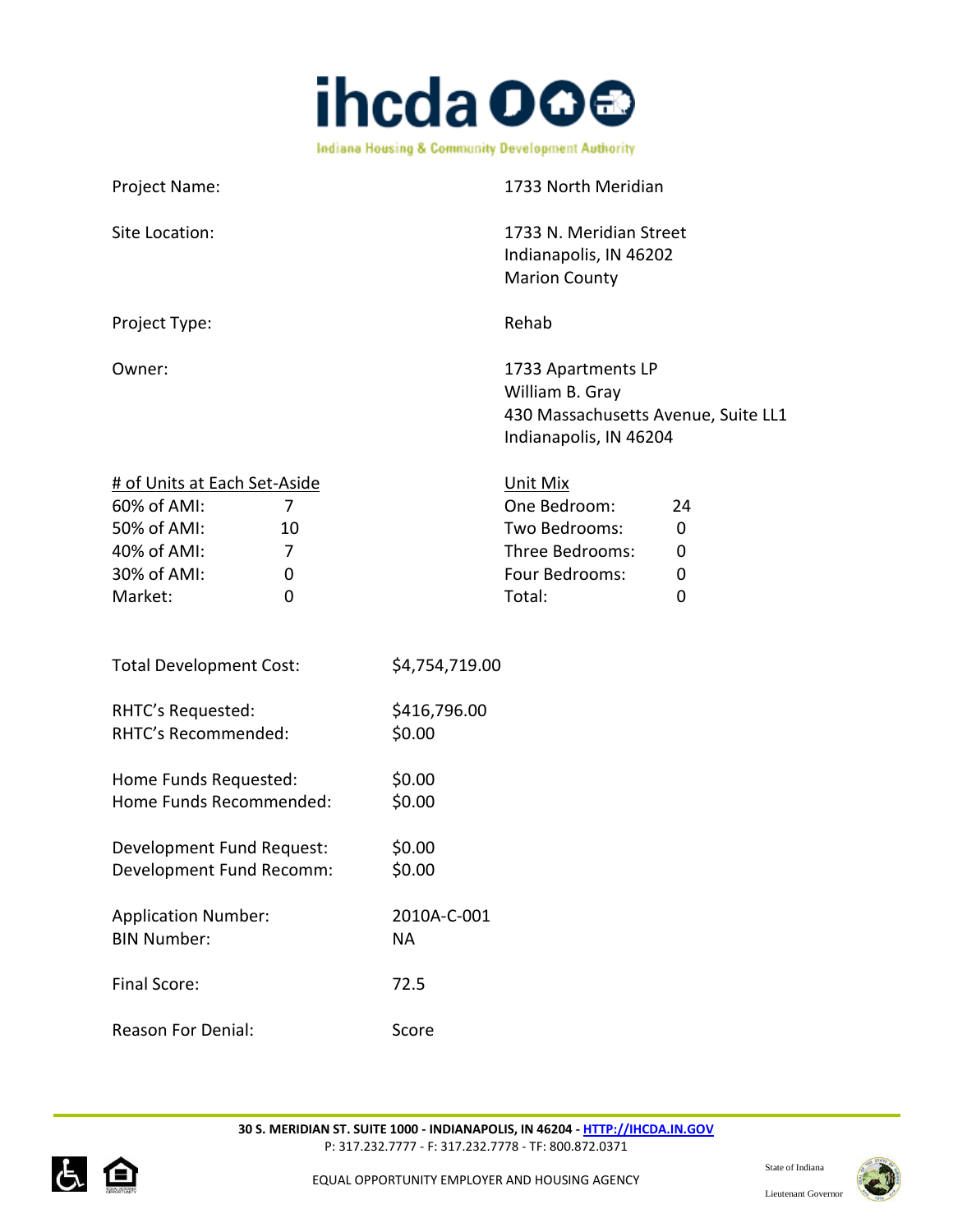

| Project Name:                                                                                       |                                      |                        | Morely's Hope                                                                              |                          |
|-----------------------------------------------------------------------------------------------------|--------------------------------------|------------------------|--------------------------------------------------------------------------------------------|--------------------------|
| Site Location:                                                                                      |                                      |                        | 12150 N. Rooker Road<br>Mooresville, IN 46158<br><b>Morgan County</b>                      |                          |
| Project Type:                                                                                       |                                      |                        | New Construction/Rehab                                                                     |                          |
| Owner:                                                                                              |                                      |                        | Morley's Hope LP<br><b>Rick Deckard</b><br>2295 W. Bloomfield Rd.<br>Bloomington, IN 47403 |                          |
| # of Units at Each Set-Aside<br>60% of AMI:<br>50% of AMI:<br>40% of AMI:<br>30% of AMI:<br>Market: | 23<br>19<br>$\overline{2}$<br>0<br>0 |                        | Unit Mix<br>One Bedroom:<br>Two Bedrooms:<br>Three Bedrooms:<br>Four Bedrooms:<br>Total:   | 29<br>15<br>0<br>0<br>44 |
| <b>Total Development Cost:</b>                                                                      |                                      | \$5,557,785.00         |                                                                                            |                          |
| RHTC's Requested:<br>RHTC's Recommended:                                                            |                                      | \$493,912.00<br>\$0.00 |                                                                                            |                          |
| Home Funds Requested:<br>Home Funds Recommended:                                                    |                                      | \$0.00<br>\$0.00       |                                                                                            |                          |
| Development Fund Request:<br>Development Fund Recomm:                                               |                                      | \$0.00<br>\$0.00       |                                                                                            |                          |
| <b>Application Number:</b><br><b>BIN Number:</b>                                                    |                                      | 2010A-C-046<br>NA      |                                                                                            |                          |
| Final Score:                                                                                        |                                      | 65                     |                                                                                            |                          |
| <b>Reason For Denial:</b>                                                                           |                                      | Score                  |                                                                                            |                          |